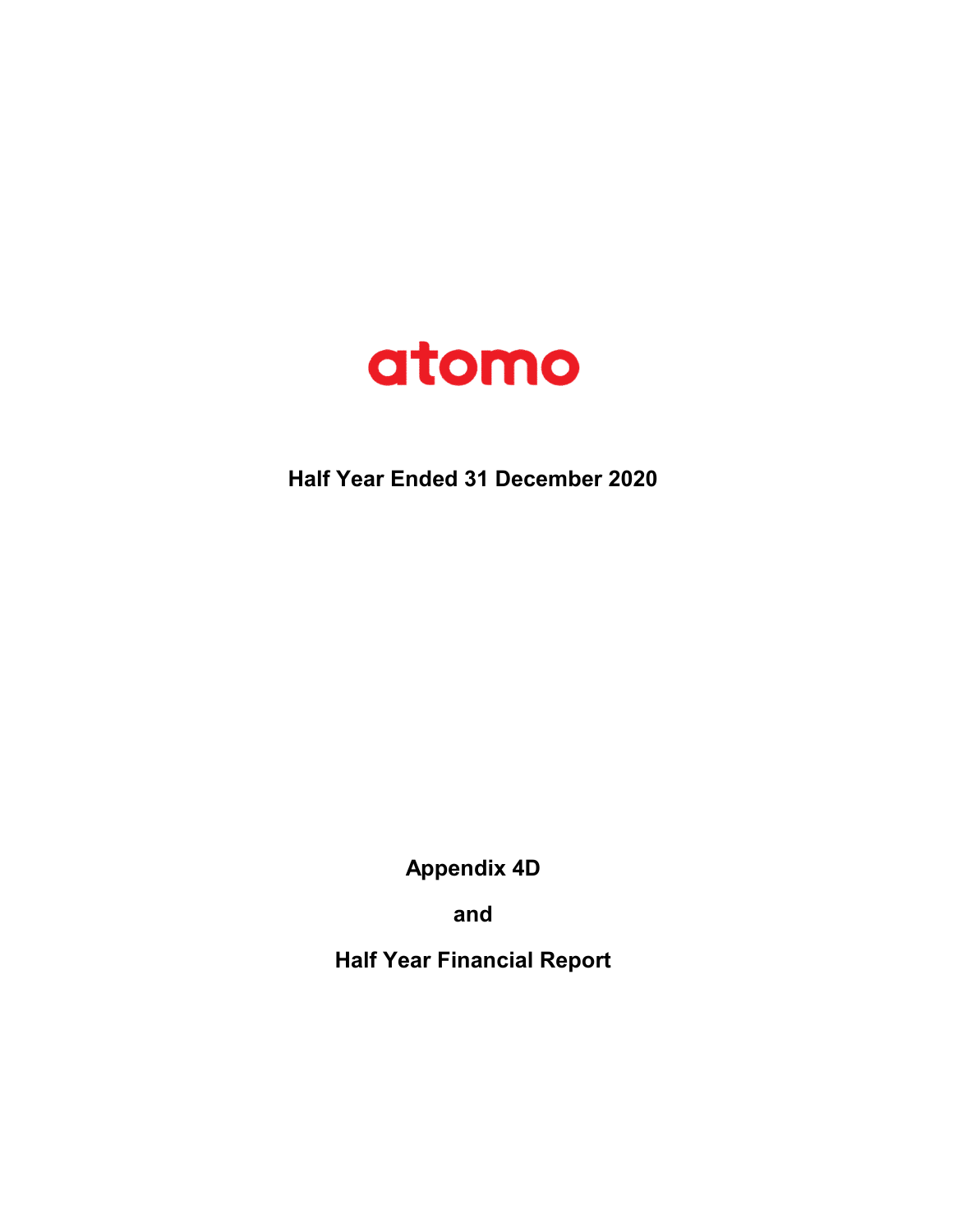#### 1. Company details

| Name of entity:   | Atomo Diagnostics Limited                |
|-------------------|------------------------------------------|
| ABN:              | 37 142 925 684                           |
| Reporting period: | For the half-year ended 31 December 2020 |
| Previous period:  | For the half-year ended 31 December 2019 |

#### 2. Results for announcement to the market

|                                                                                                    |    |      |    | <b>AUD</b>     |
|----------------------------------------------------------------------------------------------------|----|------|----|----------------|
| Revenues from ordinary activities                                                                  | up | 388% | to | \$ 4,578,620   |
| Loss from ordinary activities after tax attributable to the owners of<br>Atomo Diagnostics Limited | up | 13%  |    | to \$2,549,912 |
| Loss for the half-year attributable to the owners of Atomo<br>Diagnostics Limited                  | up | 3%   |    | to \$2.413.565 |

#### Dividends

No dividends were paid or proposed during the half-year ended 31 December 2020.

#### **Comments**

Refer to the 'Operating and Financial Review' within the Directors' Report for further commentary on the half-year's results, financial position and likely developments in future years.

#### 3. Net tangible assets

|                                           | Reporting<br>period | <b>Previous</b><br>period |
|-------------------------------------------|---------------------|---------------------------|
|                                           | <b>AUD Cents</b>    | <b>AUD Cents</b>          |
| Net tangible assets per ordinary security | 5.38                | 3.08)                     |

The net tangibles assets / (liabilities) per ordinary security is calculated based on 565,397,807 ordinary shares on issue as at 31 December 2020, and 291,138,760 shares that were on issue as at 31 December 2019 (post-share split).

#### 4. Control gained over entities

Not applicable

#### 5. Loss of control over entities

Not applicable

#### 6. Details of associates and joint ventures

Not applicable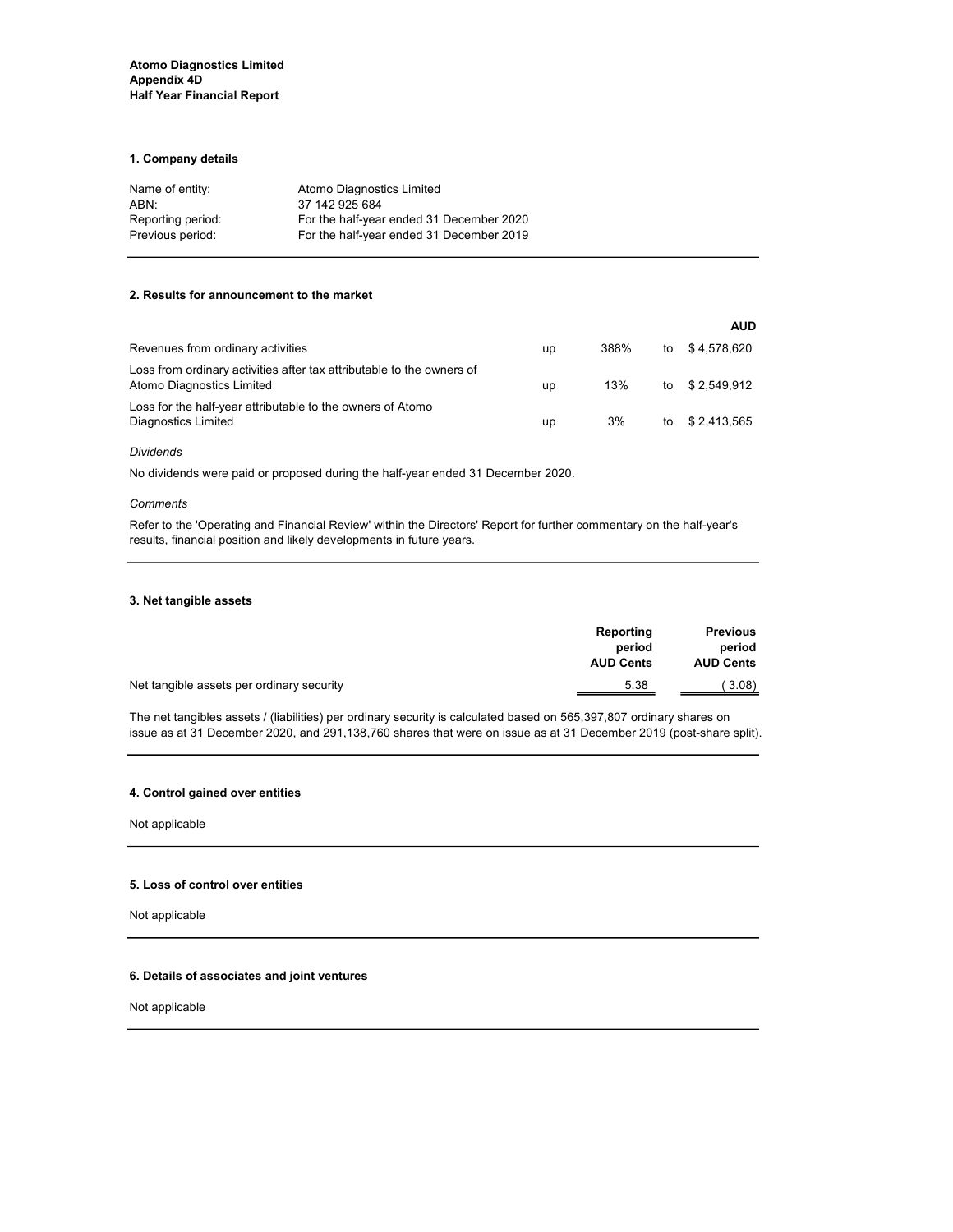Atomo Diagnostics Limited Appendix 4D Half Year Financial Report

#### 7. Review qualification or review

The financial statements have been reviewed and an unqualified opinion has been issued.

#### 8. Attachments

The Half-Year Financial Report of Atomo Diagnostics Limited for the half-year ended 31 December 2020 is attached.

23 February 2021

9. Signed

WANKETTY.

Signed **Date:** Date:

John Keith Chair Sydney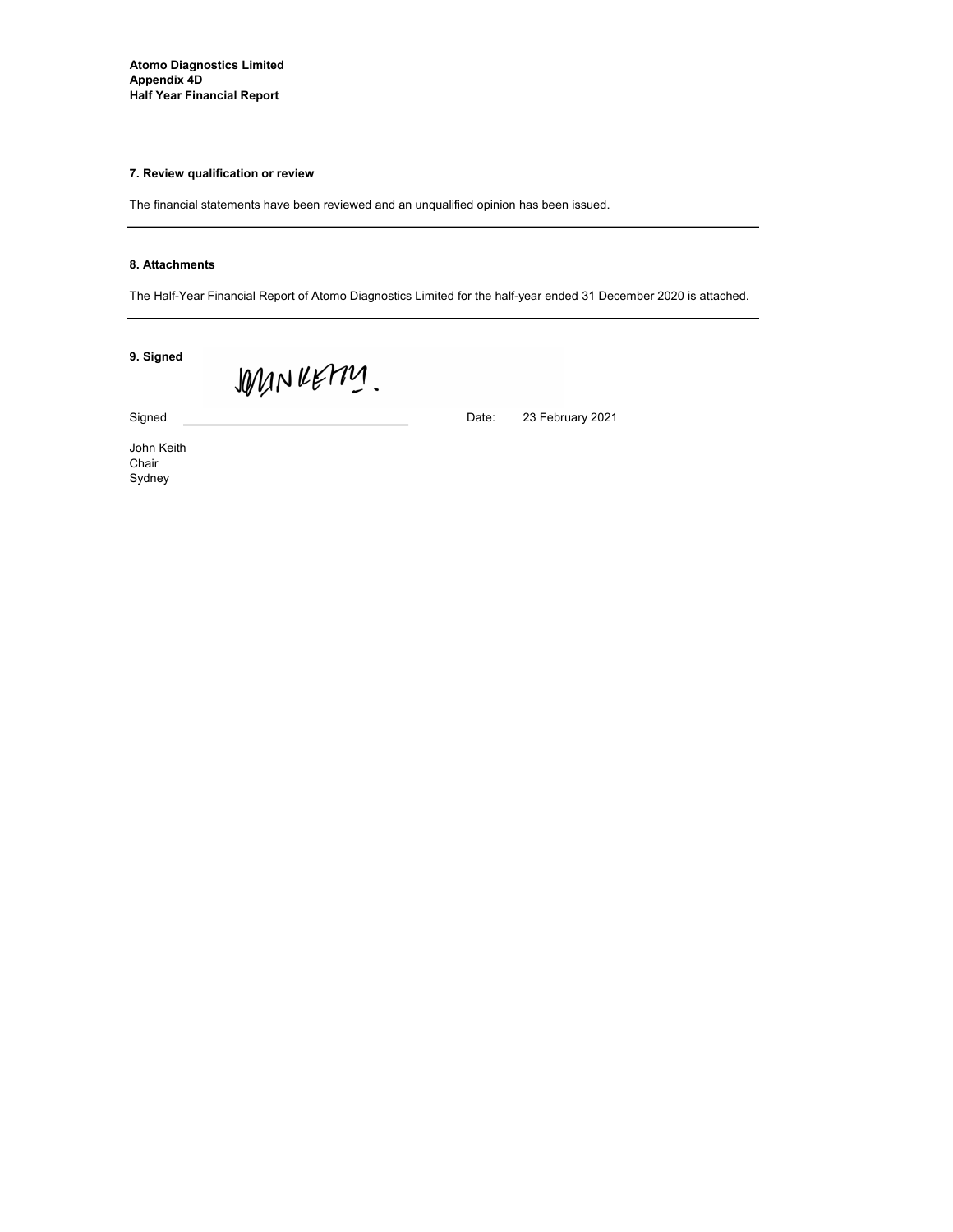# Atomo Diagnostics Limited

ABN 37 142 925 684

Interim Financial Statements

For the Half-Year Ended 31 December 2020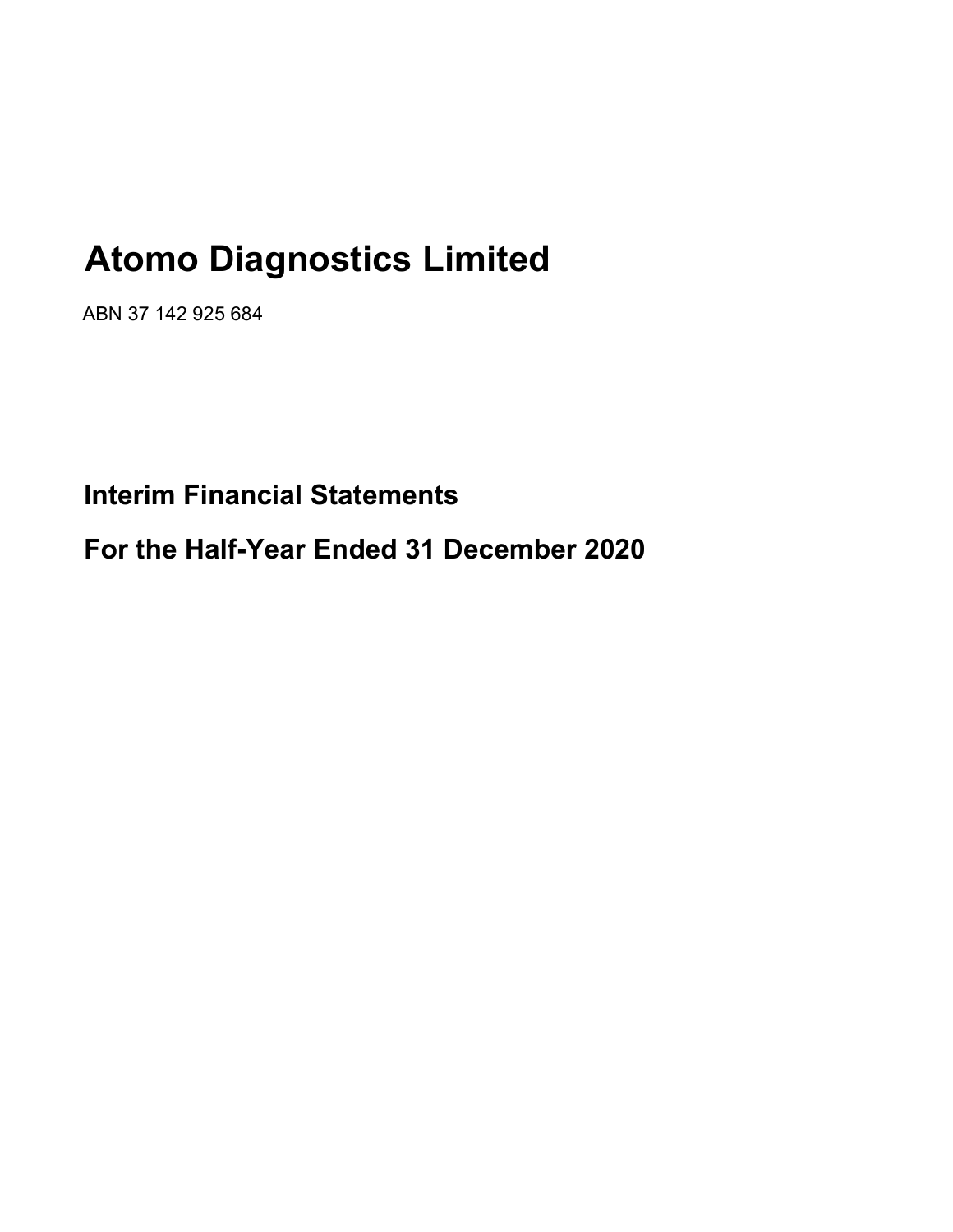| <b>Directors</b>                   | John Keith (Chair & Independent Non-Executive Director)<br>John Kelly (Managing Director)<br>Curt Labelle (Non-Executive Director)<br>Paul Kasian (Non-Executive Director)<br>Connie Carnabuci (Non-Executive Director) |
|------------------------------------|-------------------------------------------------------------------------------------------------------------------------------------------------------------------------------------------------------------------------|
| <b>Company secretary</b>           | Gillian Nairn                                                                                                                                                                                                           |
| <b>Registered office</b>           | Level <sub>2</sub><br>701 - 703 Parramatta Road<br>Leichhardt NSW 2040                                                                                                                                                  |
| <b>Principal place of business</b> | Level 2<br>701 - 703 Parramatta Road<br>Leichhardt NSW 2040                                                                                                                                                             |
| <b>Share register</b>              | <b>Link Market Services Limited</b><br>Level 12<br>680 George Street<br>Sydney NSW 2000                                                                                                                                 |
| <b>Auditor</b>                     | <b>BDO Audit Pty Ltd</b><br>Level 11, 1 Margaret Street<br>Sydney NSW 2000                                                                                                                                              |
| <b>Solicitors</b>                  | <b>HWL Ebsworth Lawyers</b><br>Level 14, Australia Square<br>264 - 278 George Street<br>Sydney NSW 2000                                                                                                                 |
| <b>Stock exchange listing</b>      | Atomo Diagnostics Limited shares are listed on the Australian Securities<br>Exchange (ASX code: AT1)                                                                                                                    |
| Website                            | www.atomodiagnostics.com                                                                                                                                                                                                |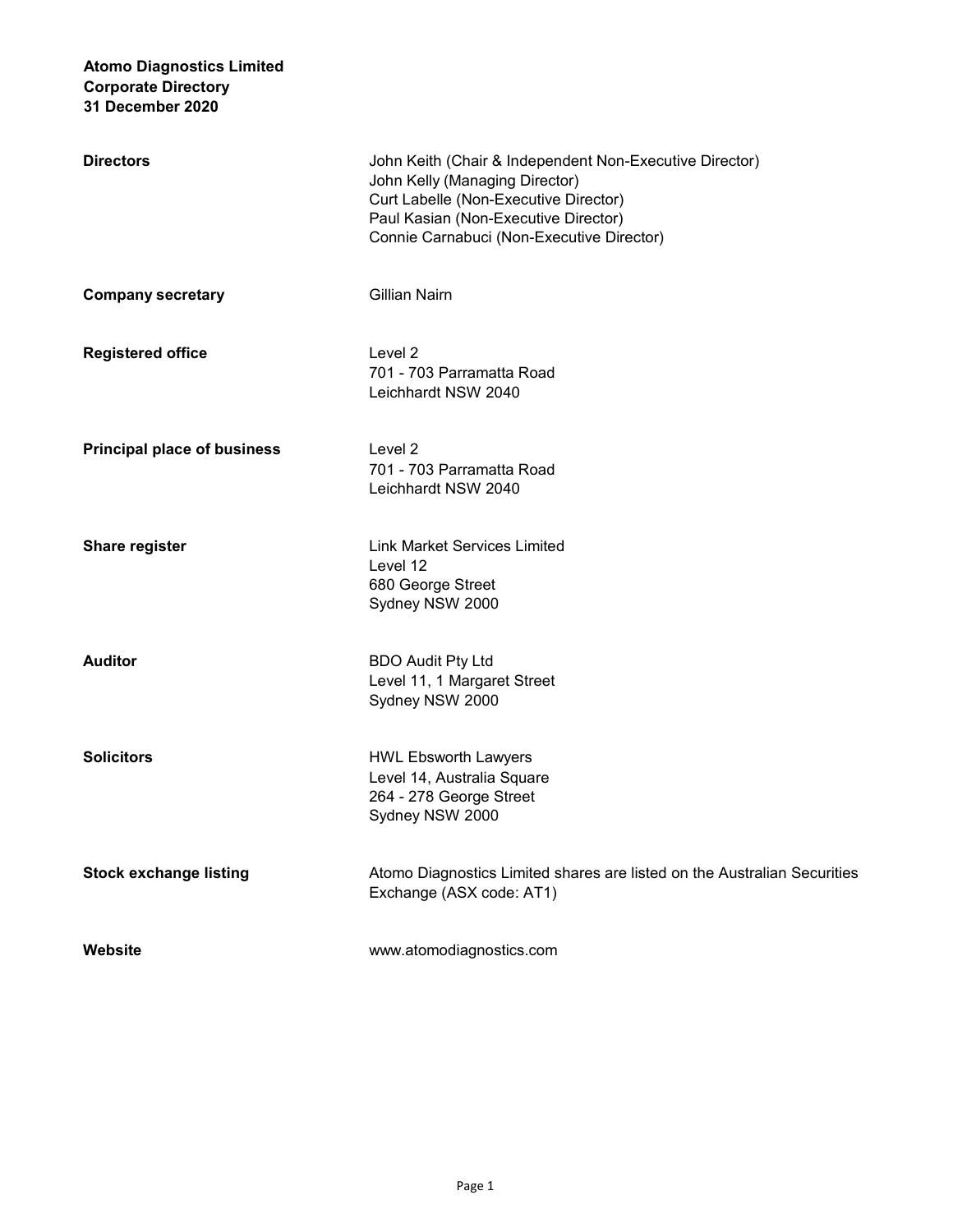## Atomo Diagnostics Limited Directors' Report 31 December 2020

The Directors present their report, together with the financial statements, on the consolidated entity (referred to hereafter as the 'Group') consisting of Atomo Diagnostics Limited (referred to hereafter as the 'Company' or 'Parent Entity') and the entities it controlled at the end of, or during, the half-year ended 31 December 2020.

All amounts are presented in Australian dollars (AUD) unless otherwise stated.

#### Directors

The following persons were directors of Atomo Diagnostics Limited during the half-year and up to the date of this report. The directors were in office for this entire period unless otherwise stated:

| <b>Director</b>                                         | Appointed       | Resigned |
|---------------------------------------------------------|-----------------|----------|
| John Keith (Chair & Independent Non-Executive Director) | 2 December 2011 | n/a      |
| John Kelly (Managing Director)                          | 1 April 2010    | n/a      |
| Curt Labelle (Non-Executive Director)                   | 1 April 2010    | n/a      |
| Paul Kasian (Non-Executive Director)                    | 4 February 2020 | n/a      |
| Connie Carnabuci (Non-Executive Director)               | 4 February 2020 | n/a      |

The Company Secretary is Gillian Nairn who was appointed on 4 February 2020.

#### Operating & Financial Review

#### Principal activities

The principal activities of the Group during the course of the half-year were the development and sale of medical devices.

There were no significant changes in the nature of the activities of the Group during the half-year.

#### Review of operations

The loss for the Group for the half-year to 31 December 2020 after providing for income tax amounted to \$2,625,328 (31 December 2019: \$2,259,765).

During the period revenue continued to grow significantly, up by 388% when compared to the same period in 2019. Growth was strong across all product groups, with Covid-19 sales contributing \$2.61 million, HIV sales accounting for \$0.77 million and other OEM sales of \$1.11 million. To support this growth, there was ongoing investment in property, plant and equipment, intangibles and working capital items, particularly inventory.

Cash and cash equivalents as at 31 December 2020 amounted to \$24.7 million compared to \$27.1 million as at 30 June 2020.

#### Significant changes in the state of affairs

• on 4 September 2020, the Company issued 320,000 ordinary shares to various employees under the Company's Exempt Employee Share Plan. None of these shares were issued to key management personnel.

• during the period, 4,000,000 options were exercised resulting in the issue of 4,000,000 ordinary shares and raising \$625,000 in cash.

In the opinion of the Directors, there were no other significant changes in the state of affairs of the Group during the half-year to 31 December 2020.

#### Matters subsequent to the end of the financial half year

No matter or circumstance has arisen since 31 December 2020 that has significantly affected, or may significantly affect the Group's operations, the results of those operations, or the Group's state of affairs in future financial periods.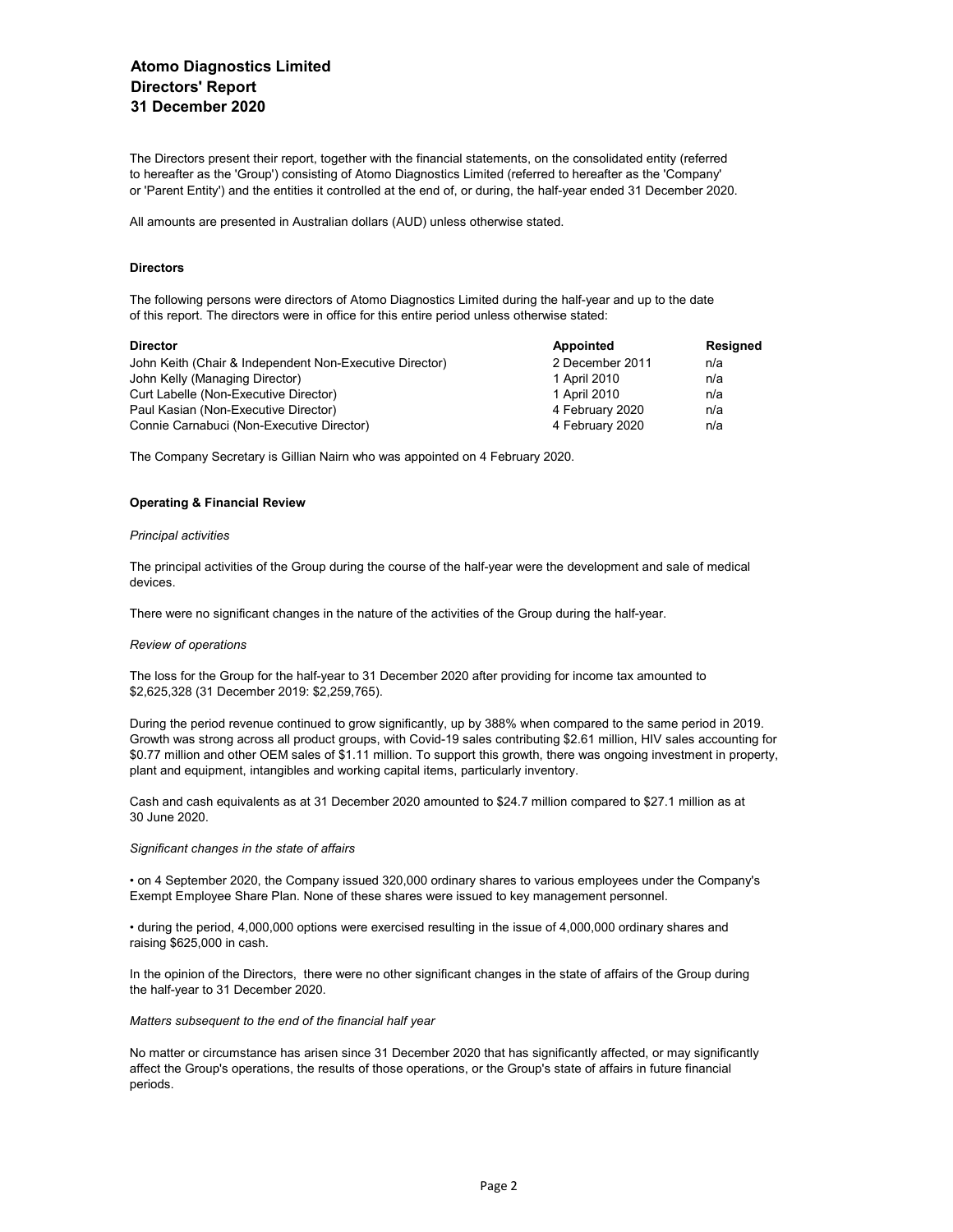#### Impacts of Covid-19

During the period, Atomo has continued to access opportunities created by Covid-19, in particular by selling it's devices to customers who are producing Covid-19 antibody tests on Atomo devices for sale into the market. Further, Atomo has registered products with regulators in Australia to allow it to sell Covid-19 tests in the Australian market with that business commencing during the period. The Covid-19 pandemic has had a limited impact on Atomo's non-Covid-19 business primarily reflected in some minor delays in activities as customers and suppliers focus on addressing demand created by Covid-19.

#### Likely developments and expected results of operations

Atomo continues to meet increasing demand created by the ongoing Covid-19 pandemic. Further, the Company expects to expand activities in the following key areas:

- meet expected demand in the global HIV self-test market;
- investing in manufacturing capacity to support customers buying Atomo devices on an OEM basis; and
- continued R&D and investigation of new product and market opportunities.

#### Environmental Regulation

The Group's operations are not subject to any significant environmental regulation under both Australian Commonwealth or State law. The Board belives that the Group has adequate systems in place for the management of its environmental requirements.

#### Shares Under Option

Unissued ordinary shares of Atomo Diagnostics under option as at the date of this report are as follows:

|                    | <b>Exercise</b> | Number of      |
|--------------------|-----------------|----------------|
| <b>Expiry Date</b> | Price           | <b>Options</b> |
| 14 April 2022      | \$0.03          | 2,293,184      |
| 6 April 2021       | \$0.16          | 3,600,000      |
| 6 April 2022       | \$0.16          | 6,800,000      |
| 15 September 2022  | \$0.16          | 800,000        |
| 11 April 2023      | \$0.16          | 4,800,000      |
| 14 April 2024      | \$0.25          | 2,799,999      |
| 14 April 2025      | \$0.25          | 2,799,999      |
| 14 April 2026      | \$0.25          | 2,800,002      |
| <b>Total</b>       |                 | 26,693,184     |

No person entitled to exercise the options had or has any right by virtue of the option to participate in any share issue of the Company or of any other body corporate.

#### Shares Issued on the Exercise of Options

During the half-year to 31 December 2020, Atomo issued 4,000,000 ordinary shares upon the exercise of 4,000,000 options. In addition, a further 1,000,000 options which had an expiry date of 24 November 2020 were not exercised and lapsed.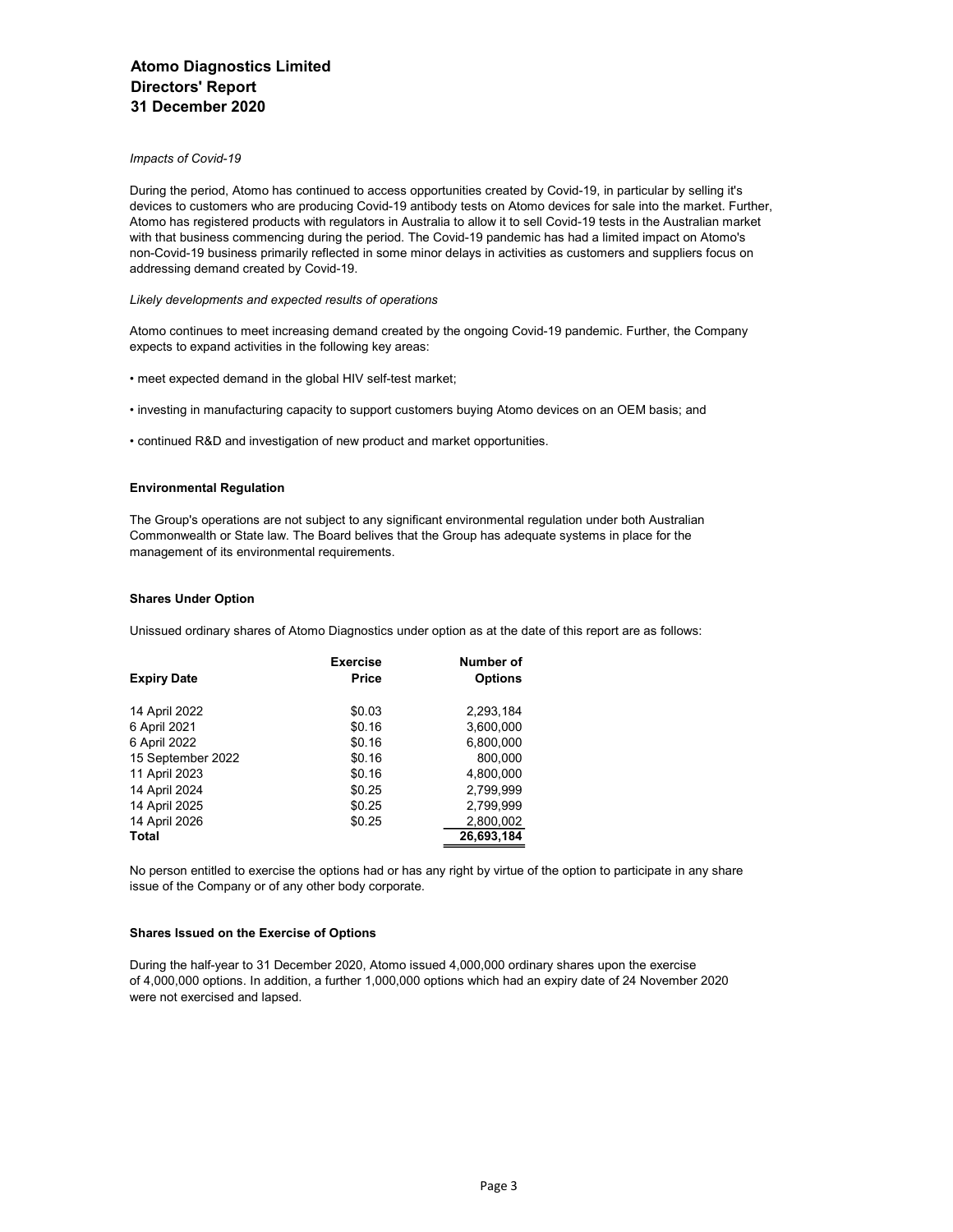#### Indemnity and Insurance of Officers

The Company has indemnified the Directors and Executives of the Group for costs incurred, in their capacity as a Director or Executive, for which they may be held personally liable, except where there is a lack of good faith.

During the financial half-year, the Group paid a premium in respect of a contract to insure the Directors and Executives of the Group against a liability to the extent permitted by the Corporations Act 2001 . The contract of insurance prohibits disclosure of the nature of the liability and the amount of the premium.

#### Indemnity and Insurance of the Auditor

The Group has not, during or since the financial half-year end, indemnified or agreed to indemnify the auditor of the Group or any related entity against any liability incurred by the auditor.

During the financial half-year, the Group has not paid a premium in respect of a contract to insure the auditor of the Group or any related entity.

#### Proceedings on behalf of the Group

No person has applied to the Court under Section 237 of the Corporations Act 2001 for leave to bring proceedings on behalf of the Group, or to intervene in any proceedings to which the Group is a party for the purpose of taking responsibility on behalf of the Group for all or part of those proceedings.

#### Rounding of Amounts

The Group is of a kind referred to in Corporations Instrument 2016/191, issued by the Australian Securities and Investments Commission, relating to 'rounding-off'. Amounts in this report have been rounded off in accordance with that Corporations Instrument to the nearest dollar.

#### Auditor's Independence Declaration

A copy of the auditor's independence declaration as required under Section 307C of the Corporations Act 2001 is set out immediately after this Directors' Report.

This report is made in accordance with a resolution of Directors, pursuant to Section 298(2)(a) of the Corporations Act 2001 .

On behalf of the Directors:

JOMN RETTY

John Keith Chair

23 February 2021 Sydney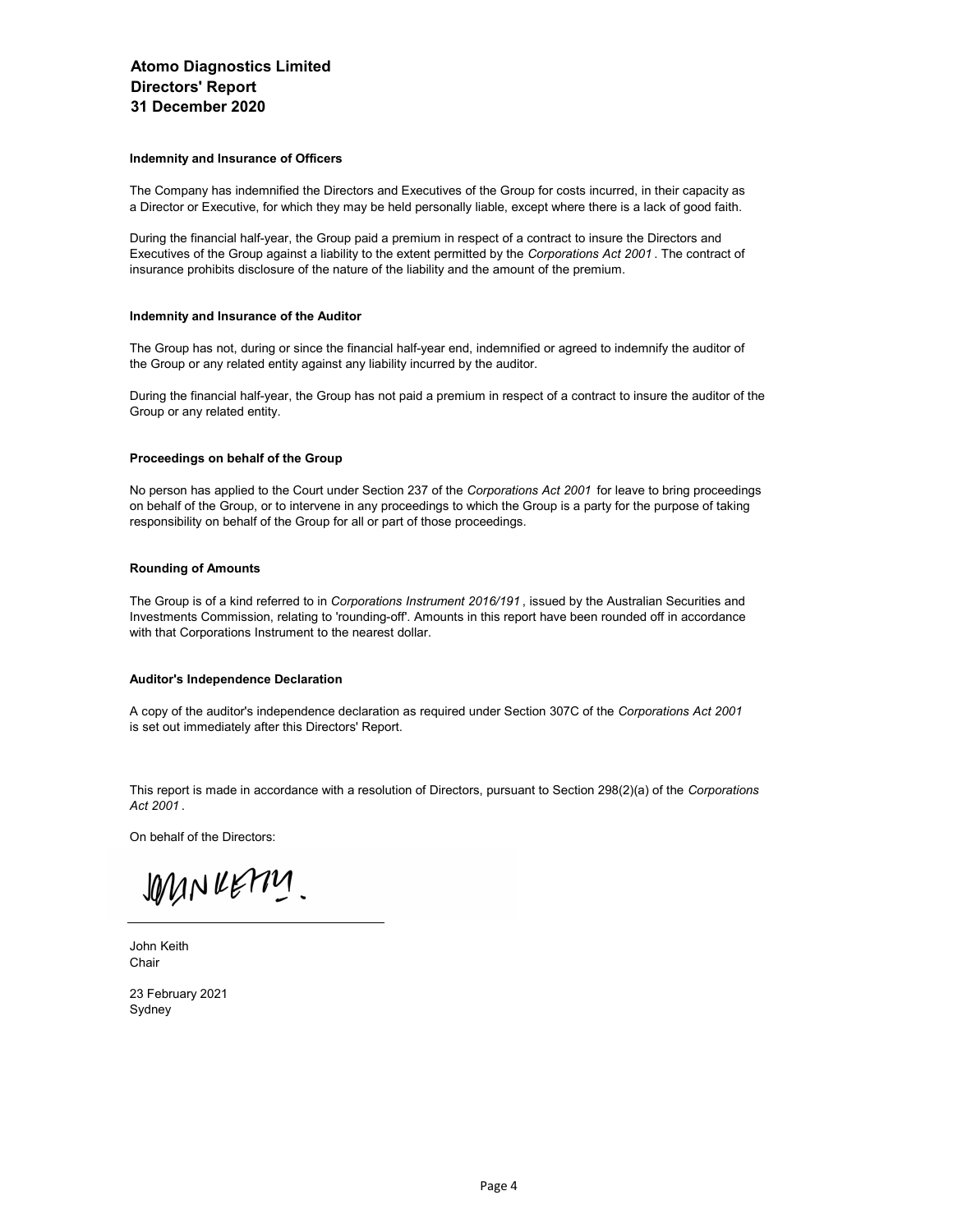

## **DECLARATION OF INDEPENDENCE BY GARETH FEW TO THE DIRECTORS OF ATOMO DIAGNOSTICS LIMITED**

As lead auditor for the review of Atomo Diagnostics Limited for the half-year ended 31 December 2020, I declare that, to the best of my knowledge and belief, there have been:

- 1. No contraventions of the auditor independence requirements of the *Corporations Act 2001* in relation to the review; and
- 2. No contraventions of any applicable code of professional conduct in relation to the review.

This declaration is in respect of Atomo Diagnostics Limited and the entities it controlled during the period.

Careth fin

**Gareth Few Director**

**BDO Audit Pty Ltd**

Sydney, 23 February 2021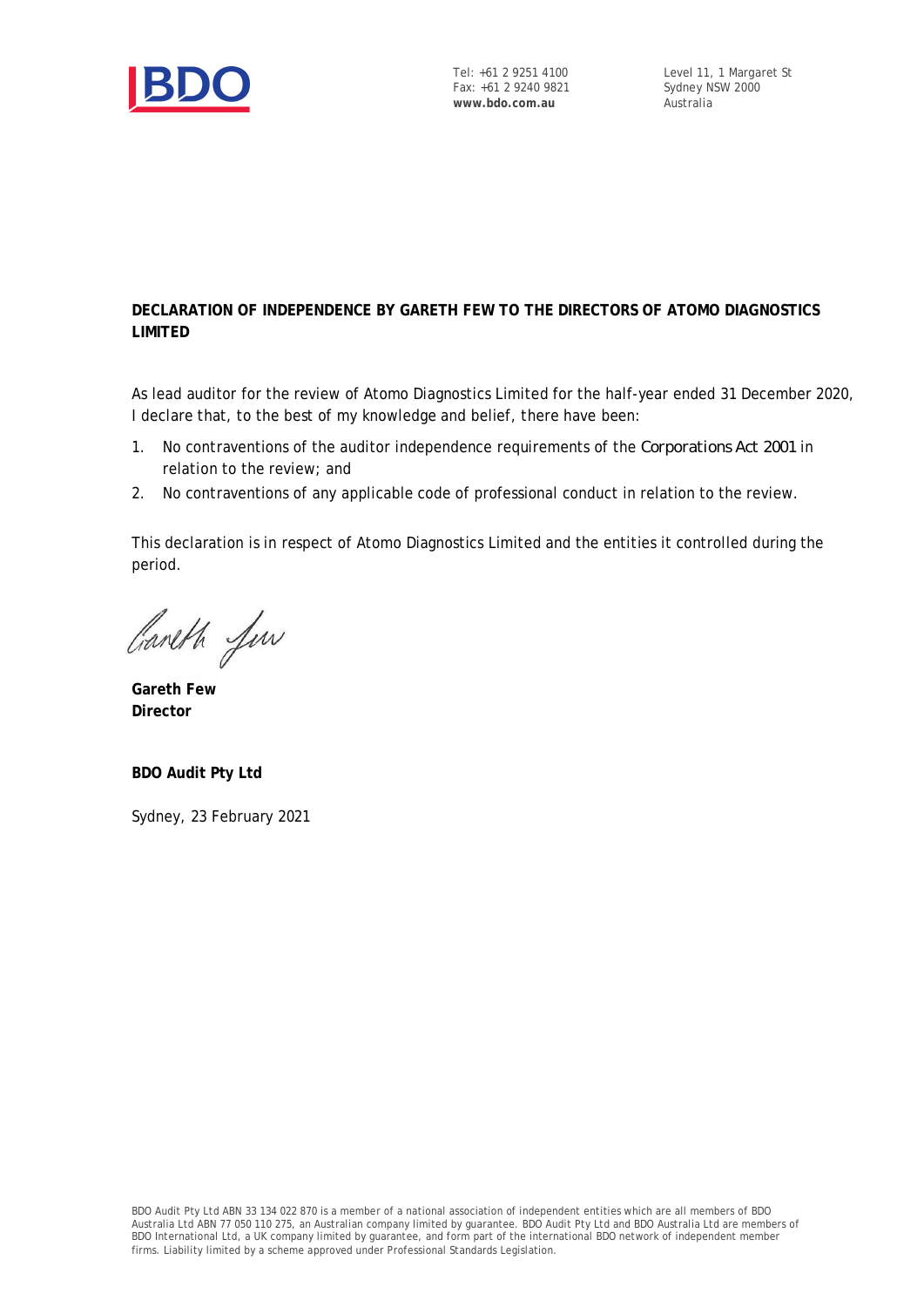| Statement of profit or loss and other comprehensive income           |    |
|----------------------------------------------------------------------|----|
| Statement of financial position                                      | 8  |
| Statement of changes in equity                                       | 9  |
| Statement of cash flows                                              | 10 |
| Notes to the financial statements                                    | 11 |
| Directors' declaration                                               | 17 |
| Independent auditor's report to members of Atomo Diagnostics Limited | 18 |

### General Information

The financial statements cover Atomo Diagnostics Limited as a consolidated entity consisting of Atomo Diagnostics Limited and the entities it controlled at the end of, or during, the half-year to 31 December 2020.

The financial statements are presented in Australian Dollars, which is Atomo Diagnostics Limited's functional and presentation currency.

Atomo Diagnostics Limited is a listed public company limited by shares, incorporated and domiciled in Australia. Its registered and principal place or business are:

| <b>Registered office</b>  | <b>Principal place of business</b> |  |  |
|---------------------------|------------------------------------|--|--|
| Level 2                   | Level 2                            |  |  |
| 701 - 703 Parramatta Road | 701 - 703 Parramatta Road          |  |  |
| Leichhardt NSW 2040       | Leichhardt NSW 2040                |  |  |

A description of the nature of the Group's operations and its principal activities are included in the Directors' Report, which is not part of the financial statements.

The financial statements were authorised for issue, in accordance with a resolution of Directors, on 23 February 2021. The Directors have the power to amend and reissue the financial statements.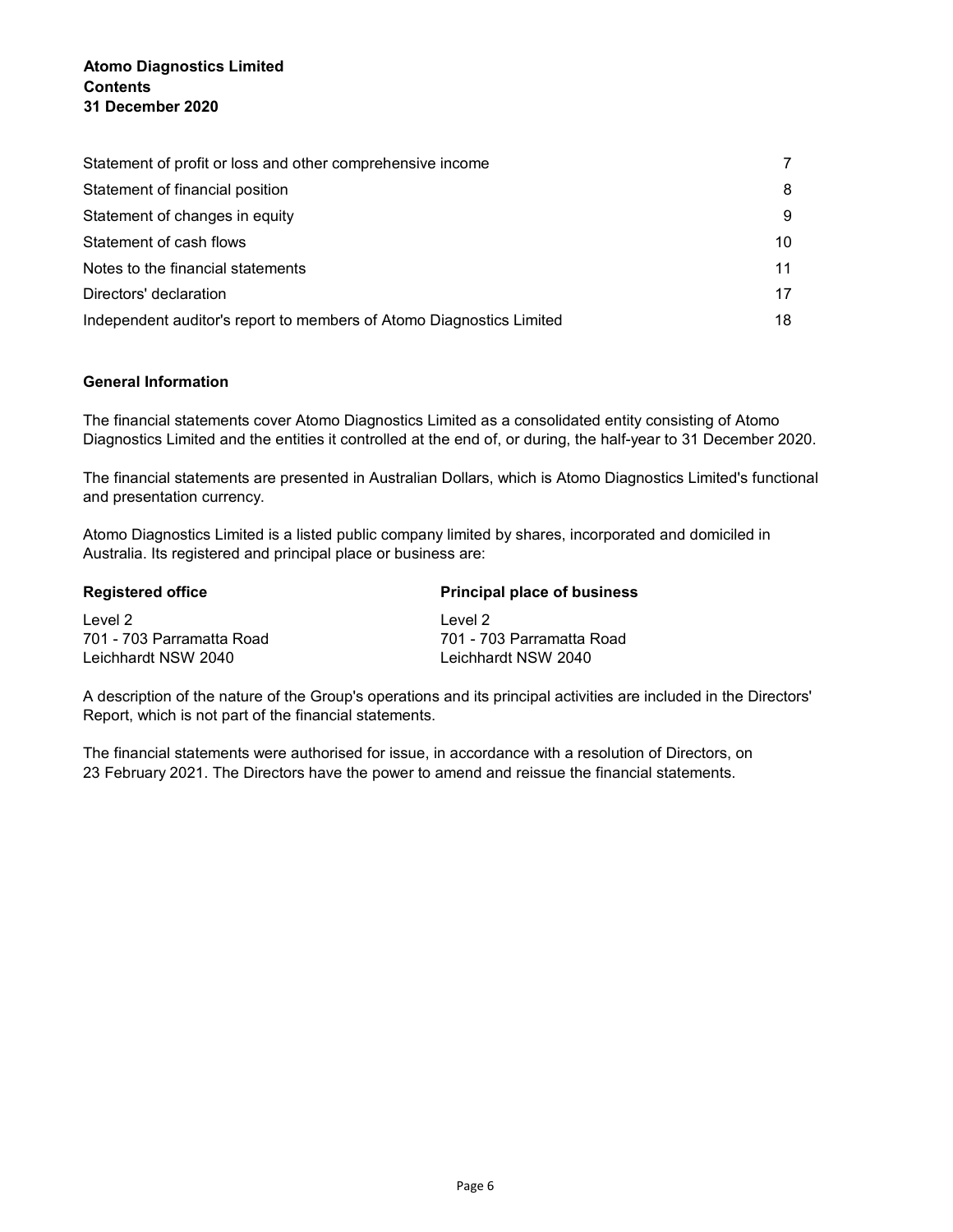## Atomo Diagnostics Limited Statement of Profit or Loss and Other Comprehensive Income For the Half-Year Ended 31 December 2020

|                                                                                         |                |                         | Consolidated  |  |  |
|-----------------------------------------------------------------------------------------|----------------|-------------------------|---------------|--|--|
|                                                                                         |                | For the Half Year Ended |               |  |  |
|                                                                                         |                | 31 December             | 31 December   |  |  |
|                                                                                         | <b>Note</b>    | 2020                    | 2019          |  |  |
| Revenue                                                                                 | $\overline{c}$ | 4,578,620               | 937,324       |  |  |
| Cost of sales                                                                           |                | (2,053,676)             | (544, 005)    |  |  |
| <b>Gross profit</b>                                                                     |                | 2,524,944               | 393,319       |  |  |
| Other income                                                                            | $\overline{c}$ | 108,762                 | 248,239       |  |  |
| Employee benefits expenses                                                              | 3(a)           | (2, 125, 137)           | (1,096,127)   |  |  |
| Foreign exchange gains / (losses)                                                       |                | (421,088)               | 194,223       |  |  |
| Depreciation and amortisation                                                           | 3(b)           | (492, 659)              | (318, 858)    |  |  |
| Research and development expenses                                                       |                | (476, 977)              | (42, 885)     |  |  |
| Insurance                                                                               |                | (143, 349)              | (17, 226)     |  |  |
| Inventory obsolescence expense                                                          |                | (94, 190)               | (2,044)       |  |  |
| IT expenses                                                                             |                | (126, 594)              | (70, 857)     |  |  |
| Occupancy expenses                                                                      |                | (6,663)                 | (21, 471)     |  |  |
| Professional and consulting fees expense                                                |                | (690, 842)              | (375, 682)    |  |  |
| Regulatory expenses                                                                     |                | (213, 324)              | (78, 731)     |  |  |
| Travel expenses                                                                         |                | 16,655                  | (85, 417)     |  |  |
| Other expenses                                                                          |                | (474, 709)              | (306, 347)    |  |  |
| <b>Results from operating activities</b>                                                |                | (2,615,171)             | (1,579,864)   |  |  |
| Finance income                                                                          | 3(c)           | 67,854                  | 2,005         |  |  |
| Finance costs                                                                           | 3(c)           | (2,595)                 | (681, 906)    |  |  |
| Net finance income / (cost)                                                             | 3(c)           | 65,259                  | (679, 901)    |  |  |
| Loss before income tax                                                                  |                | (2, 549, 912)           | (2, 259, 765) |  |  |
| Income tax (expense) / benefit                                                          |                |                         |               |  |  |
| Loss for the year                                                                       |                | (2,549,912)             | (2, 259, 765) |  |  |
| Other comprehensive income and expenses                                                 |                |                         |               |  |  |
| Foreign currency translation reserve                                                    |                | 136,347                 | (83, 685)     |  |  |
| Total comprehensive income for the period                                               |                | (2, 413, 565)           | (2, 343, 450) |  |  |
| Loss per share for profit attributable to owners of Atomo<br><b>Diagnostics Limited</b> |                |                         |               |  |  |
|                                                                                         |                | <b>Cents</b>            | <b>Cents</b>  |  |  |
| Basic earnings per share                                                                | 13             | (0.45)                  | (0.78)        |  |  |
| Diluted earnings per share                                                              | 13             | (0.45)                  | (0.78)        |  |  |
|                                                                                         |                |                         |               |  |  |

The above statement of profit or loss and other comprehensive income should be read in conjunction with the accompanying notes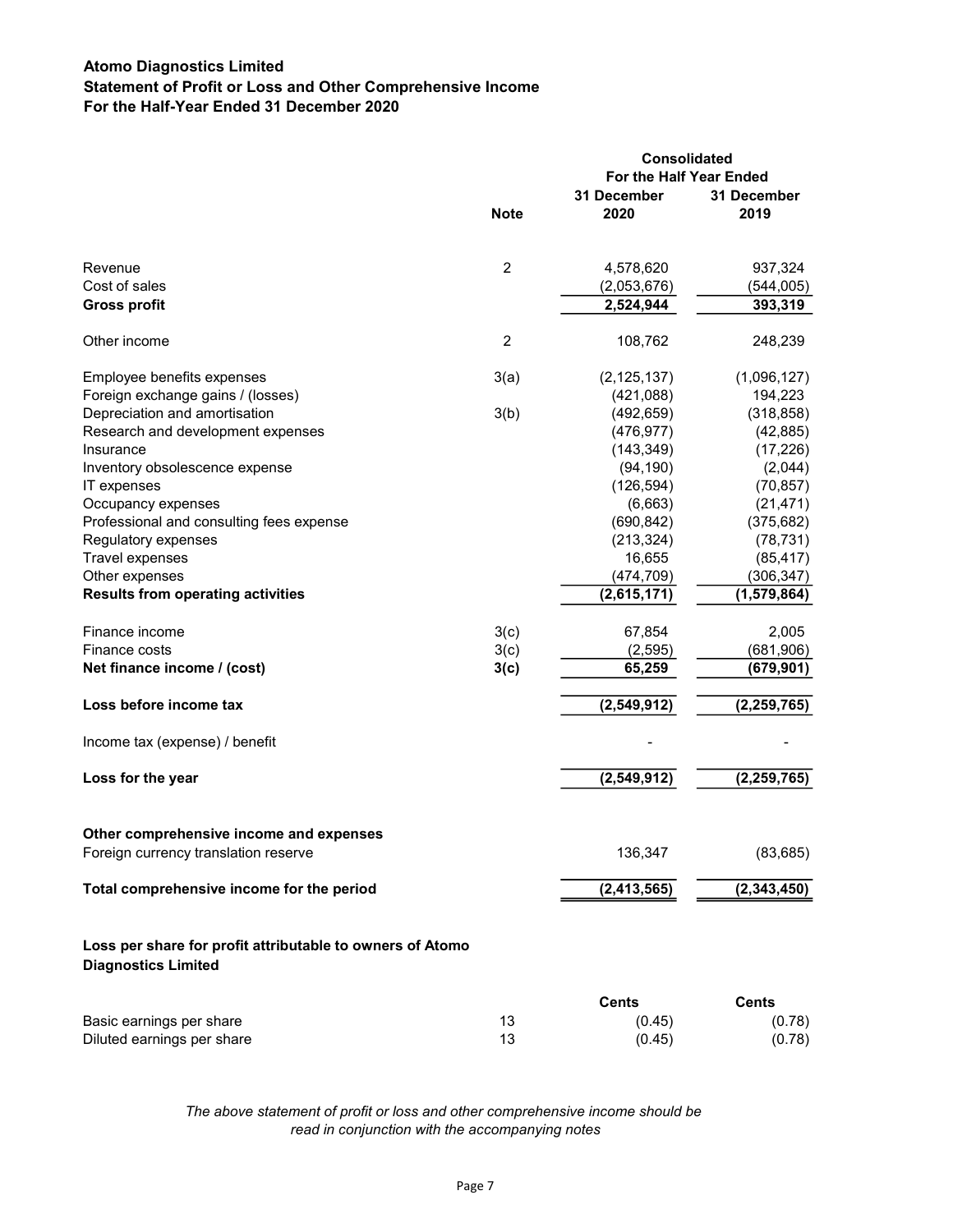|                                      |                | <b>Consolidated</b> |                |  |  |
|--------------------------------------|----------------|---------------------|----------------|--|--|
|                                      |                | As at               |                |  |  |
|                                      |                | 31 December         | 30 June        |  |  |
|                                      | <b>Note</b>    | 2020                | 2020           |  |  |
| <b>Assets</b>                        |                |                     |                |  |  |
| <b>Current assets</b>                |                |                     |                |  |  |
| Cash and cash equivalents            | 4              | 24,690,790          | 27,103,838     |  |  |
| Trade and other receivables          |                | 2,266,494           | 3,487,521      |  |  |
| Inventories                          |                | 2,628,912           | 1,209,676      |  |  |
| <b>Current tax assets</b>            |                | 803,886             | 1,273,201      |  |  |
| <b>Total current assets</b>          |                | 30,390,082          | 33,074,236     |  |  |
| <b>Non-current assets</b>            |                |                     |                |  |  |
| Property, plant and equipment        | 5              | 1,842,697           | 1,452,598      |  |  |
| Right-of-use assets                  |                | 60,167              | 55,710         |  |  |
| Intangible assets                    | 6              | 2,730,840           | 1,518,334      |  |  |
| <b>Total non-current assets</b>      |                | 4,633,704           | 3,026,642      |  |  |
| <b>Total assets</b>                  |                | 35,023,786          | 36,100,878     |  |  |
| <b>Liabilities</b>                   |                |                     |                |  |  |
| <b>Current liabilities</b>           |                |                     |                |  |  |
| Trade and other payables             |                | 1,589,764           | 1,296,904      |  |  |
| Lease liabilities                    |                | 54,659              | 47,866         |  |  |
| Employee benefits                    |                | 209,197             | 162,570        |  |  |
| <b>Total current liabilities</b>     |                | 1,853,620           | 1,507,340      |  |  |
| <b>Non-current liabilities</b>       |                |                     |                |  |  |
| Lease liabilities                    |                | 5,317               | 7,675          |  |  |
| Employee benefits                    |                | 29,369              | 105,023        |  |  |
| <b>Total non-current liabilities</b> |                | 34,686              | 112,698        |  |  |
| <b>Total Liabilities</b>             |                | 1,888,306           | 1,620,038      |  |  |
| <b>Net assets</b>                    |                | 33,135,480          | 34,480,840     |  |  |
|                                      |                |                     |                |  |  |
| <b>Equity</b>                        |                |                     |                |  |  |
| Issued capital                       | $\overline{7}$ | 67,340,429          | 66,514,571     |  |  |
| Foreign currency translation reserve |                | (314, 995)          | (451, 342)     |  |  |
| Share based payment reserve          |                | 989,317             | 746,970        |  |  |
| <b>Accumulated losses</b>            |                | (34, 879, 271)      | (32, 329, 359) |  |  |
| <b>Total equity</b>                  |                | 33, 135, 480        | 34,480,840     |  |  |

The above statement of financial position should be read in conjunction with the accompanying notes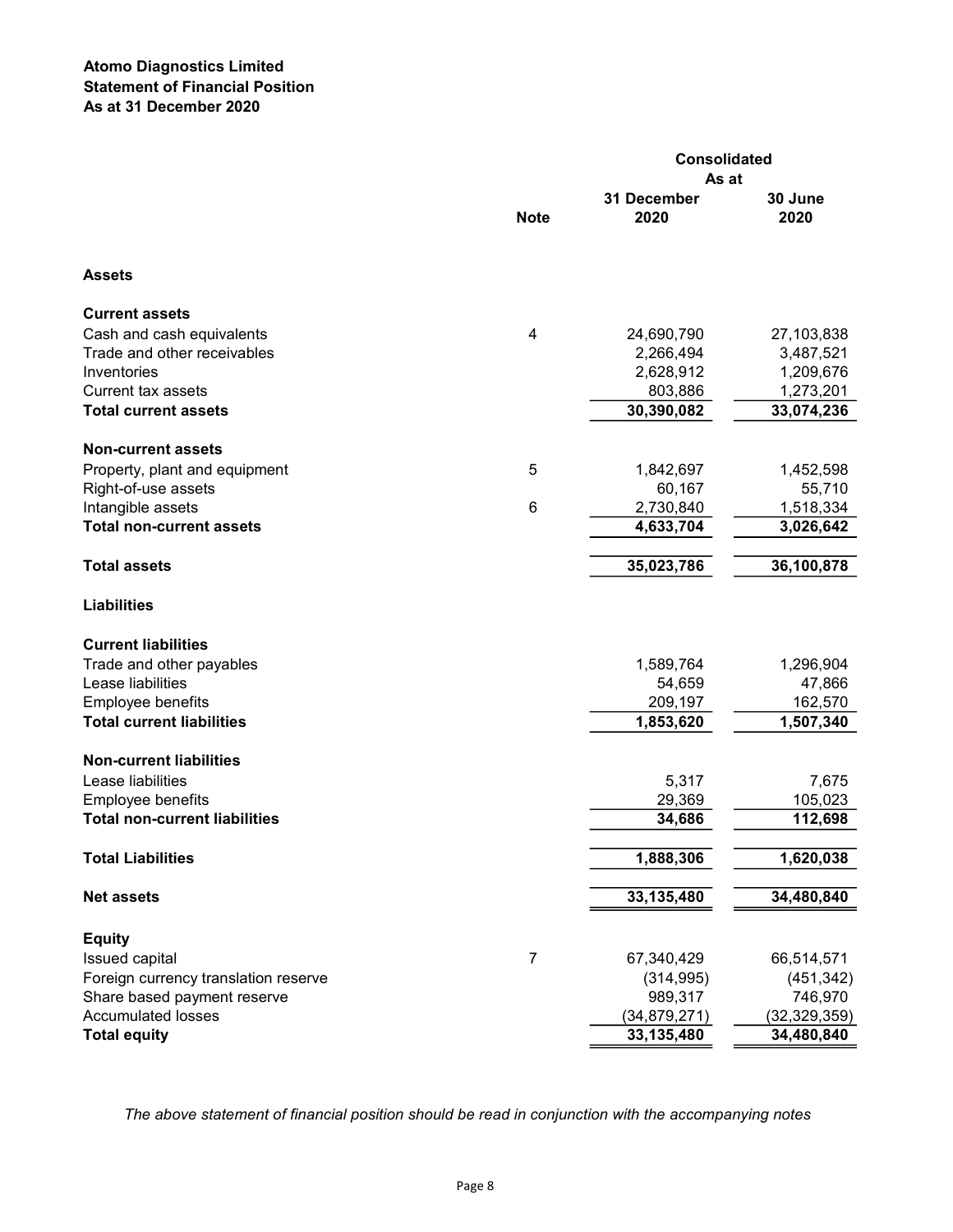## Atomo Diagnostics Limited Statement of Changes in Equity For the Half-Year Ended 31 December 2020

|                                                       | <b>Issued</b><br>Capital | Foreign<br><b>Currency</b><br><b>Translation</b><br><b>Reserve</b> | <b>Share Based</b><br>Payment<br><b>Reserve</b> | Accumulated<br><b>Losses</b> | <b>Total Equity</b> |
|-------------------------------------------------------|--------------------------|--------------------------------------------------------------------|-------------------------------------------------|------------------------------|---------------------|
| Balance as at 1 July 2019                             | 17,110,055               | (55, 493)                                                          | 585,105                                         | (23, 111, 254)               | (5,471,587)         |
| Loss for the half year                                |                          |                                                                    |                                                 | (2, 259, 765)                | (2, 259, 765)       |
| Other comprehensive income                            |                          | (83, 685)                                                          |                                                 |                              | (83, 685)           |
| Total other comprehensive income for the half year    |                          | (83, 685)                                                          |                                                 | (2, 259, 765)                | (2,343,450)         |
| Transactions with owners, recorded directly in equity |                          |                                                                    |                                                 |                              |                     |
| Equity-settled share based payments                   |                          |                                                                    | 244,301                                         |                              | 244,301             |
| Total transactions with owners                        |                          |                                                                    | 244,301                                         |                              | 244,301             |
| Balance as at 31 December 2019                        | 17,110,055               | (139, 178)                                                         | 829,406                                         | (25, 371, 019)               | (7,570,736)         |
| Balance as at 1 July 2020                             | 66,514,571               | (451, 342)                                                         | 746,970                                         | (32, 329, 359)               | 34,480,840          |
| Loss for the half year                                |                          |                                                                    |                                                 | (2,549,912)                  | (2,549,912)         |
| Other comprehensive income                            |                          | 136,347                                                            |                                                 |                              | 136,347             |
| Total other comprehensive income for the half year    |                          | 136,347                                                            |                                                 | (2,549,912)                  | (2,413,565)         |
| Transactions with owners, recorded directly in equity |                          |                                                                    |                                                 |                              |                     |
| Exercise of options                                   | 728,190                  |                                                                    | (103, 190)                                      |                              | 625,000             |
| Associated costs                                      | (10, 332)                |                                                                    |                                                 |                              | (10, 332)           |
| Equity-settled share based payments                   | 108,000                  |                                                                    | 345,537                                         |                              | 453,537             |
| Total transactions with owners                        | 825,858                  |                                                                    | 242,347                                         |                              | 1,068,205           |
| Balance as at 31 December 2020                        | 67,340,429               | (314, 995)                                                         | 989,317                                         | (34, 879, 271)               | 33,135,480          |

The above statement of changes in equity should be read in conjunction with the accompanying notes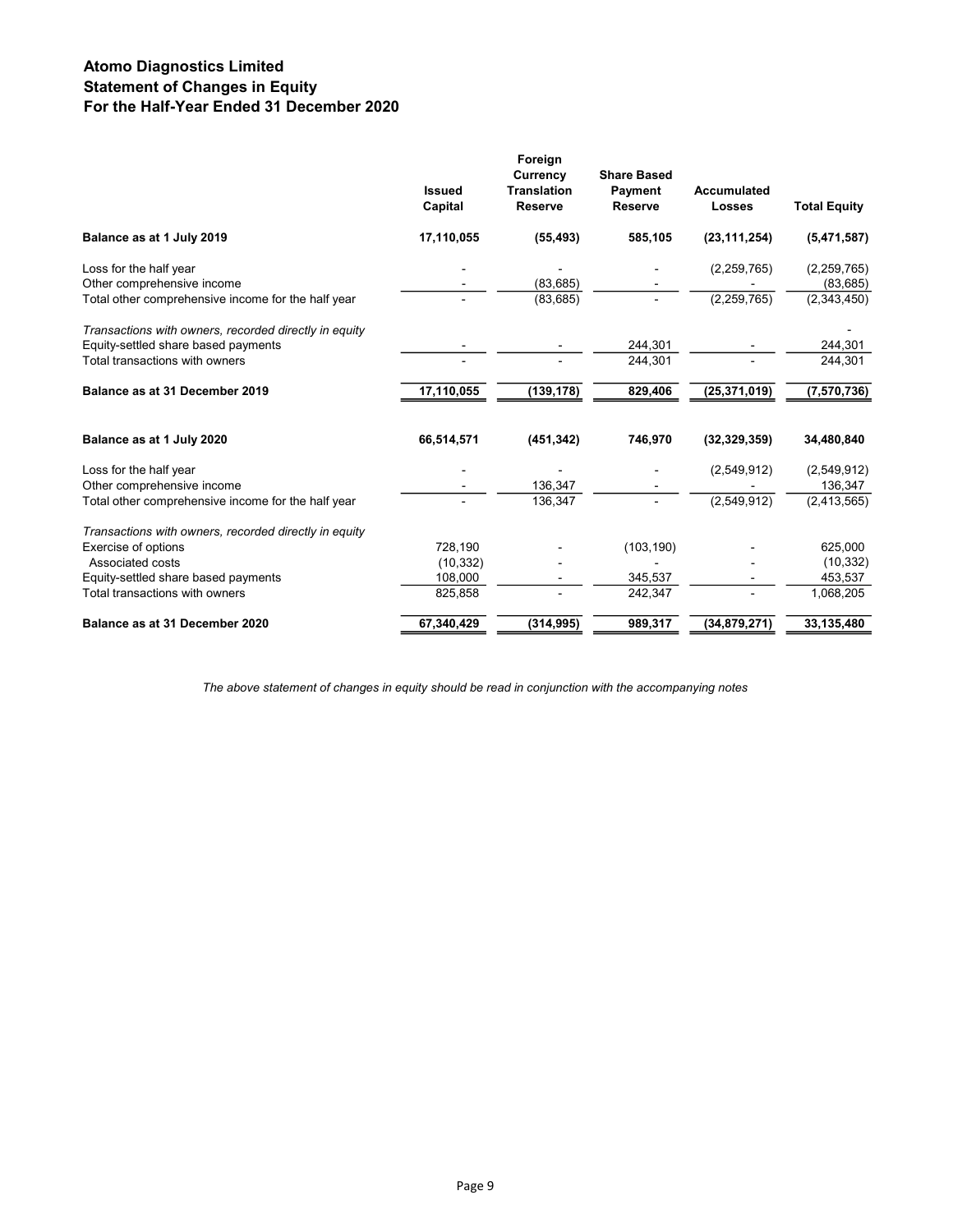## Atomo Diagnostics Limited Statement of Cash Flows For the Half-Year Ended 31 December 2020

|                                                                   |             | <b>Consolidated</b><br>For the Half Year Ended |                     |  |  |
|-------------------------------------------------------------------|-------------|------------------------------------------------|---------------------|--|--|
|                                                                   | <b>Note</b> | 31 December<br>2020                            | 31 December<br>2019 |  |  |
| Cash flows from operating activities                              |             |                                                |                     |  |  |
| Receipts from customers                                           |             | 5,873,660                                      | 568,085             |  |  |
| Payments to suppliers and employees                               |             | (7, 267, 317)                                  | (2,934,979)         |  |  |
| Cash used in operations                                           |             | (1,393,657)                                    | (2,366,894)         |  |  |
| Interest received                                                 |             | 67,854                                         | 2,005               |  |  |
| Interest paid                                                     |             | (2,595)                                        | (579, 602)          |  |  |
| R&D and other government incentives received                      |             | 1,135,090                                      | 771,416             |  |  |
| Net cash from / (used in) operating activities                    | 4(b)        | (193, 308)                                     | (2, 173, 075)       |  |  |
| Cash flows from investing activities                              |             |                                                |                     |  |  |
| Payments for property, plant and equipment                        |             | (722, 812)                                     | (124, 199)          |  |  |
| Payments for intangible assets                                    |             | (1,873,843)                                    | (552,093)           |  |  |
| Net cash from / (used in) investing activities                    |             | (2, 596, 655)                                  | (676, 292)          |  |  |
| <b>Cach flows from financing activities</b>                       |             |                                                |                     |  |  |
| Proceeds from issue of share capital upon the exercise of options |             | 625,000                                        |                     |  |  |
| Proceeds from issue of convertible notes                          |             |                                                | 14,344,107          |  |  |
| Payments for transaction costs                                    |             | (10, 332)                                      | (911, 803)          |  |  |
| Repayment of leases                                               |             | (52, 200)                                      |                     |  |  |
| Net cash from / (used in) financing activities                    |             | 562,468                                        | 13,432,304          |  |  |
| Net increase / (decrease) in cash and cash equivalents            |             | (2,227,495)                                    | 10,582,937          |  |  |
| Cash and cash equivalents at the beginning of the half year       |             | 27,103,838                                     | 1,855,706           |  |  |
| Effect of exchange rate fluctuations on cash held                 |             | (185, 553)                                     | 1,626               |  |  |
| Cash and cash equivalents at the end of the half year             | 4(a)        | 24,690,790                                     | 12,440,269          |  |  |

The above statement of cash flows should be read in conjunction with the accompanying notes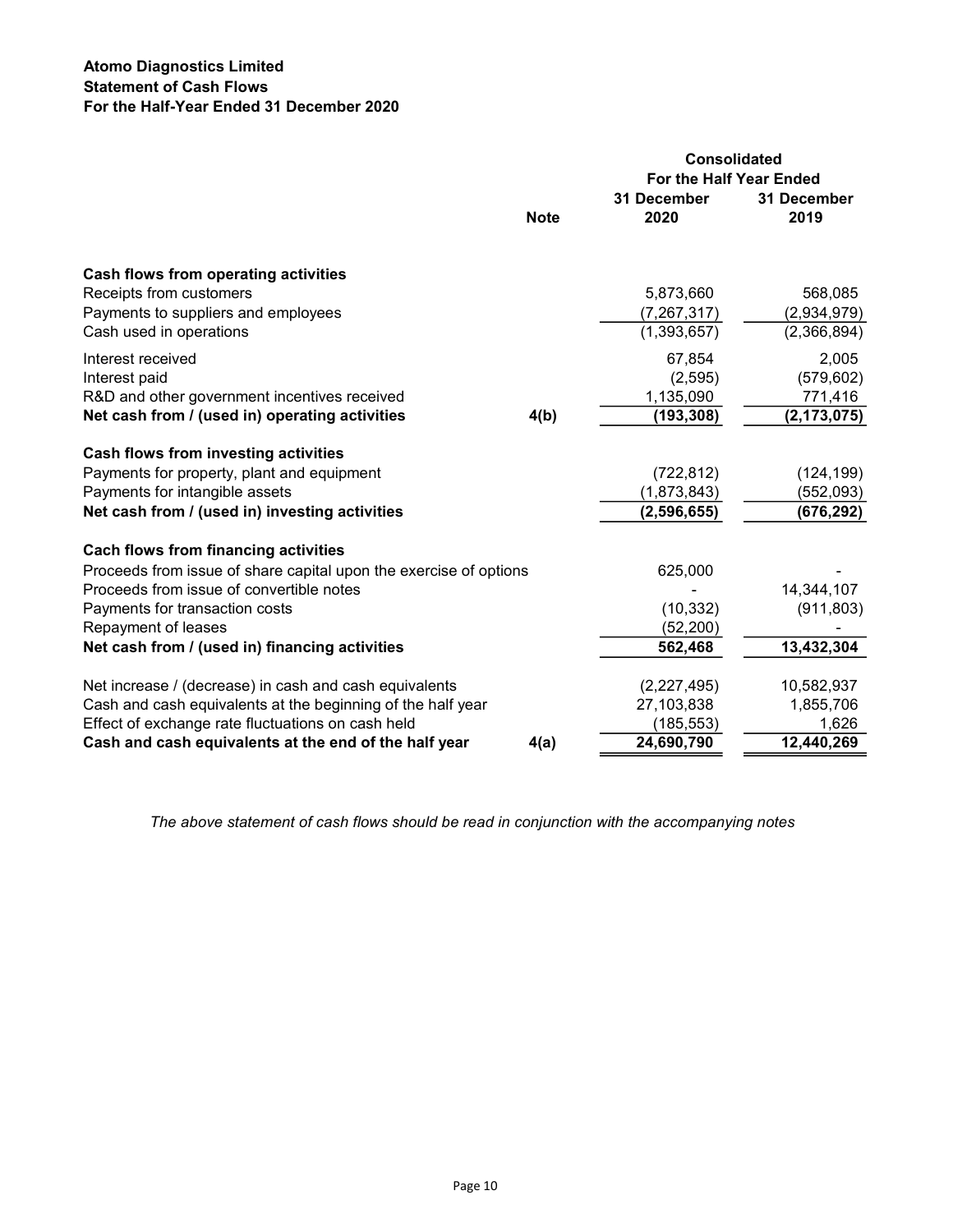#### Note 1: Significant accounting policies

The principal accounting policies adopted are consistent with those of the previous financial year and corresponding interim reporting period, unless otherwise stated.

#### (a) New or amended Accounting Standards and Interpretations adopted

The consolidated entity has adopted all of the new or amended Accounting Standards and Interpretations issued by the Australian Accounting Standards Board ('AASB') that are mandatory for the current reporting period.

Any new or amended Accounting Standards or Interpretations that are not yet mandatory have not been early adopted.

#### (b) Basis of preparation

These general purpose financial statements for the interim half-year reporting period ended 31 December 2020 have been prepared in accordance with Australian Accounting Standard AASB 134 'Interim Financial Reporting' and the Corporations Act 2001, as appropriate for for-profit oriented entities. Compliance with AASB 134 ensures compliance with International Financial Reporting Standard IAS 34 'Interim Financial Reporting'.

These general purpose financial statements do not include all the notes of the type normally included in annual financial statements. Accordingly, these financial statements are to be read in conjunction with the annual report for the year ended 30 June 2020 and any public announcements made by the company during the interim reporting period in accordance with the continuous disclosure requirements of the Corporations Act 2001.

#### (c) Operating segments

The Group manages its operations as a single business operation and there are no parts of the Group that qualify as operating segments under AASB 8 Operating Segments. The CEO (Chief Operating Decision Maker or "CODM") assesses the financial performance of the Group in an integrated basis only and accordingly, the Group is managed on the basis of a single segment, being medical device research and development. Information presented to the CODM on a monthly basis is categorised by type of expenditure.

#### Note 2: Revenue and other income

|                                              | Consolidated |           |
|----------------------------------------------|--------------|-----------|
|                                              | 31 December  |           |
|                                              | 2020         | 2019      |
| Revenue:                                     |              |           |
| Revenue from sale of goods                   |              |           |
| Covid-19                                     | 2,611,151    |           |
| <b>HIV</b>                                   | 771,350      | 691,088   |
| Other OEM                                    | 1,112,598    | 178,496   |
| Other                                        | 83,522       | 67,740    |
|                                              | 4,578,620    | 937,324   |
| Other income:                                |              |           |
| R&D tax rebate                               | 153,327      | 248,239   |
| R&D tax rebate overprovisioned in prior year | (161, 808)   |           |
| Covid-19 Government grants                   | 117,243      |           |
|                                              | 108,762      | 248,239   |
| Total revenue and other income               | 4,687,382    | 1,185,563 |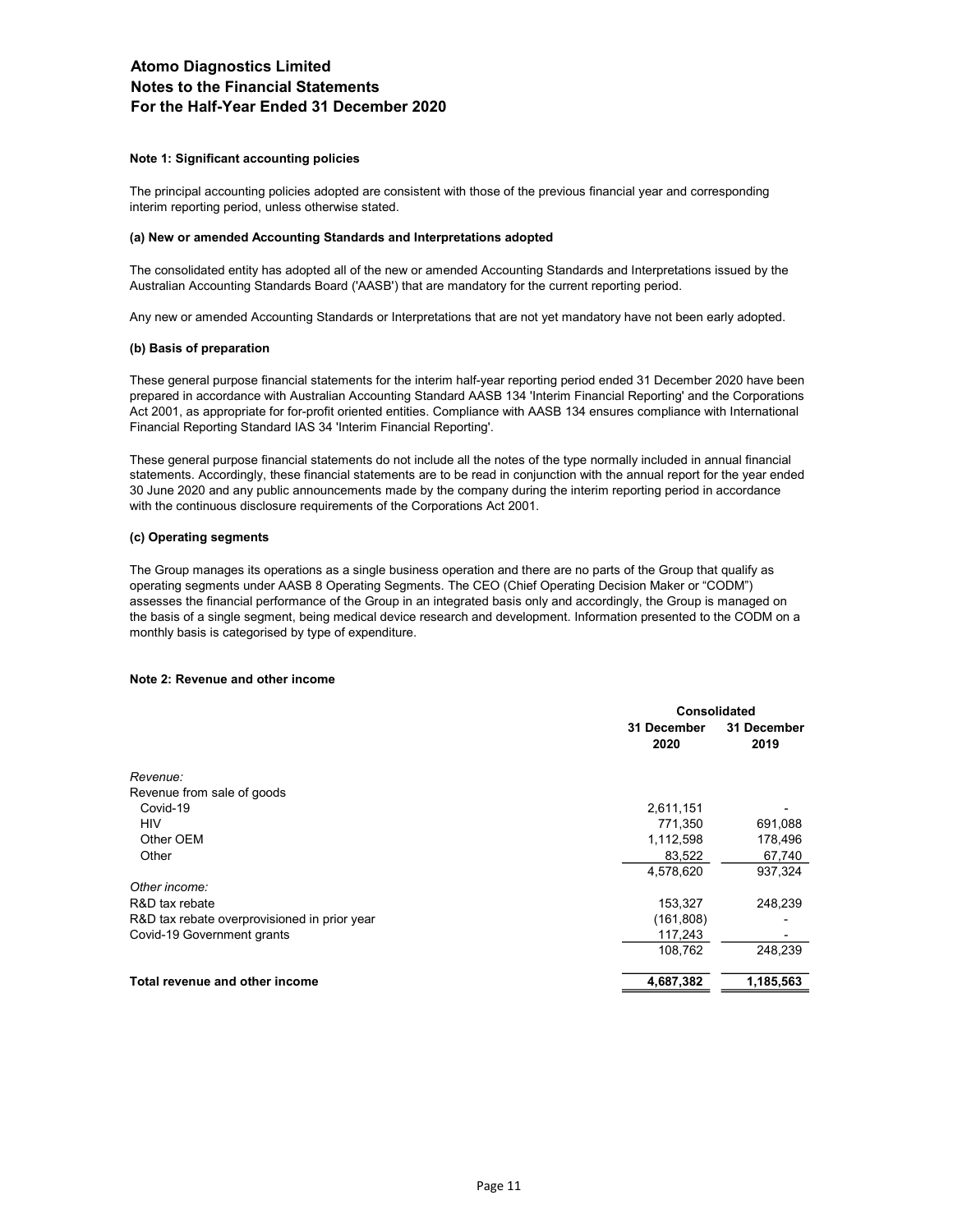## Note 3: Expenses

|                    |                                                                                     | Consolidated        |                     |
|--------------------|-------------------------------------------------------------------------------------|---------------------|---------------------|
|                    |                                                                                     | 31 December<br>2020 | 31 December<br>2019 |
| specific expenses: | Profit / (loss) before income tax from continuing operations includes the following |                     |                     |
| (a)                | <b>Employee benefits expense</b>                                                    |                     |                     |
|                    | Salaries, wages and directors' fees                                                 | 1,459,387           | 746,069             |
|                    | Contributions to defined contribution superannuation funds                          | 140,352             | 62,640              |
|                    | Equity-settled share-based payments                                                 | 453,537             | 244,301             |
|                    | Other employment related expenses                                                   | 71,861              | 43,117              |
|                    |                                                                                     | 2,125,137           | 1,096,127           |
| (b)                | Depreciation and amortisation                                                       |                     |                     |
|                    | Depreciation expense (Note 5)                                                       | 332,713             | 275,109             |
|                    | Amortisation expense (Note 6)                                                       | 104,322             | 43,749              |
|                    | Right-of-use assets                                                                 | 55,624              |                     |
|                    |                                                                                     | 492,659             | 318,858             |
| (c)                | Net finance income / (cost)                                                         |                     |                     |
|                    | Interest income                                                                     | 67,854              | 2,005               |
|                    | Cash interest expense                                                               | (545)               | (2,347,691)         |
|                    | Lease interest expense                                                              | (2,050)             |                     |
|                    | Fair value gain / (loss) on financial liabilities                                   |                     | 1,861,818           |
|                    | <b>Borrowing Costs</b>                                                              |                     | (196,033)           |
|                    |                                                                                     | 65,259              | (679,901)           |
|                    |                                                                                     |                     |                     |

#### Note 4: Current assets - cash and cash equivalents

|                                                                   |                     | Consolidated        |  |
|-------------------------------------------------------------------|---------------------|---------------------|--|
|                                                                   | 31 December<br>2020 | 31 December<br>2019 |  |
| Cash and cash equivalents in statement of cash flows<br>(a)       |                     |                     |  |
| Cash at bank                                                      | 24,690,790          | 12,440,269          |  |
|                                                                   | 24,690,790          | 12,440,269          |  |
| (b)<br>Reconciliation of cash flows from operating activities     |                     |                     |  |
| Loss for the year                                                 | (2,549,912)         | (2, 259, 765)       |  |
| Adjustments for:                                                  |                     |                     |  |
| Depreciation and amortisation                                     | 492,659             | 318,858             |  |
| Unrealised currency translation movements                         | 318.456             | 100.947             |  |
| Equity-settled share-based payment transactions                   | 453,537             | 244,301             |  |
| Fair value (gain) / loss on financial liabilities                 |                     | (1,861,818)         |  |
| Finance costs                                                     |                     | 1,768,089           |  |
|                                                                   | 1,264,652           | 570,377             |  |
| Operating profit before changes in working capital and provisions | (1, 285, 260)       | (1,689,388)         |  |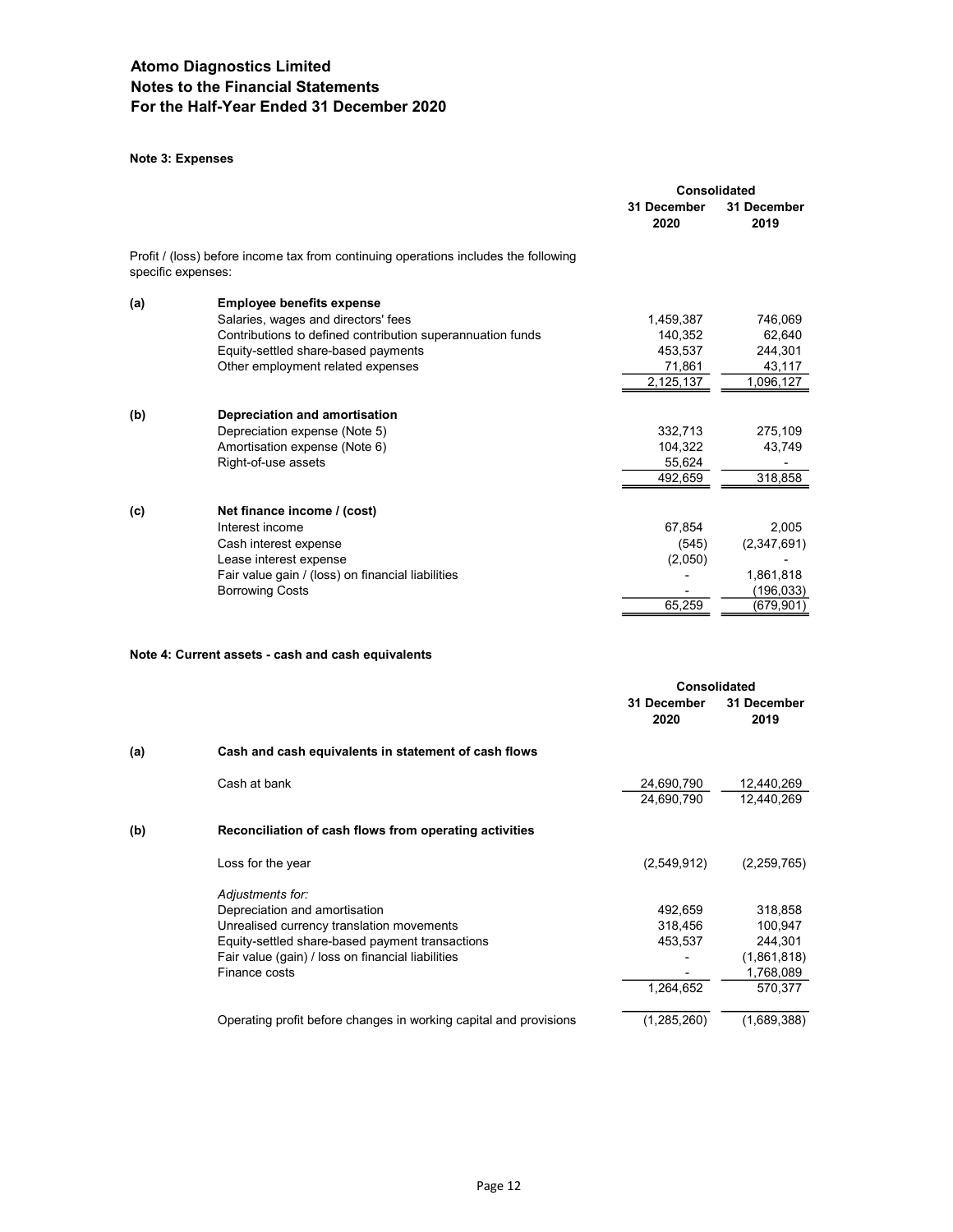## Note 4: Current assets - cash and cash equivalents (continued)

| Net cash from operating activities         | (193,308)   | (2, 173, 075) |
|--------------------------------------------|-------------|---------------|
|                                            | 1.091.952   | (483, 687)    |
| Change in employee benefits                | (29,027)    | 15.114        |
| Change in inventories                      | (1,419,236) | (416, 484)    |
| Change in trade and other payables         | (10, 221)   | (184, 611)    |
| Change in trade and other receivables      | 2.550.436   | 102.294       |
| Changes in working capital and provisions: |             |               |

#### Note 5: Non-current assets - property, plant and equipment

|                                     |                     | <b>Consolidated</b> |  |
|-------------------------------------|---------------------|---------------------|--|
|                                     | 31 December<br>2020 | 30 June<br>2020     |  |
| Plant and equipment - at cost       | 3,773,396           | 3.050.584           |  |
| Less: Accumulated depreciation      | (1,930,699)         | (1,597,986)         |  |
| Total plant and equipment           | 1.842.697           | 1.452.598           |  |
| Total property, plant and equipment | 1.842.697           | 1,452,598           |  |

Reconciliations:

Reconciliations of the written down values at the beginning and end of the current financial half-year are set out below:

| <b>Consolidated</b>                | <b>Plant and</b><br>equipment | Total      |
|------------------------------------|-------------------------------|------------|
| Balance at 1 July 2020             | 1.452.598                     | 1.452.598  |
| Additions                          | 722.812                       | 722.812    |
| Depreciation expense               | (332, 713)                    | (332, 713) |
| <b>Balance at 31 December 2020</b> | 1,842,697                     | 1.842.697  |

#### Note 6: Non-current assets - intangible assets

|                                      |             | Consolidated |  |
|--------------------------------------|-------------|--------------|--|
|                                      | 31 December | 30 June      |  |
|                                      | 2020        | 2020         |  |
| Patents and trademarks - at cost     | 1,515,278   | 1,449,224    |  |
| Less: accumulated amortisation       | (567, 440)  | (536,164)    |  |
| Total patents and trademarks         | 947.838     | 913.060      |  |
| Product development assets - at cost | 1,872,614   | 621,840      |  |
| Less: accumulated amortisation       | (108.761)   | (36,845)     |  |
| Total product development assets     | 1,763,853   | 584.995      |  |
| Other intangibles - at cost          | 91.429      | 91,429       |  |
| Less: accumulated amortisation       | (72,280)    | (71, 150)    |  |
| Total other intangibles              | 19,149      | 20,279       |  |
| <b>Total intangible assets</b>       | 2,730,840   | 1,518,334    |  |
|                                      |             |              |  |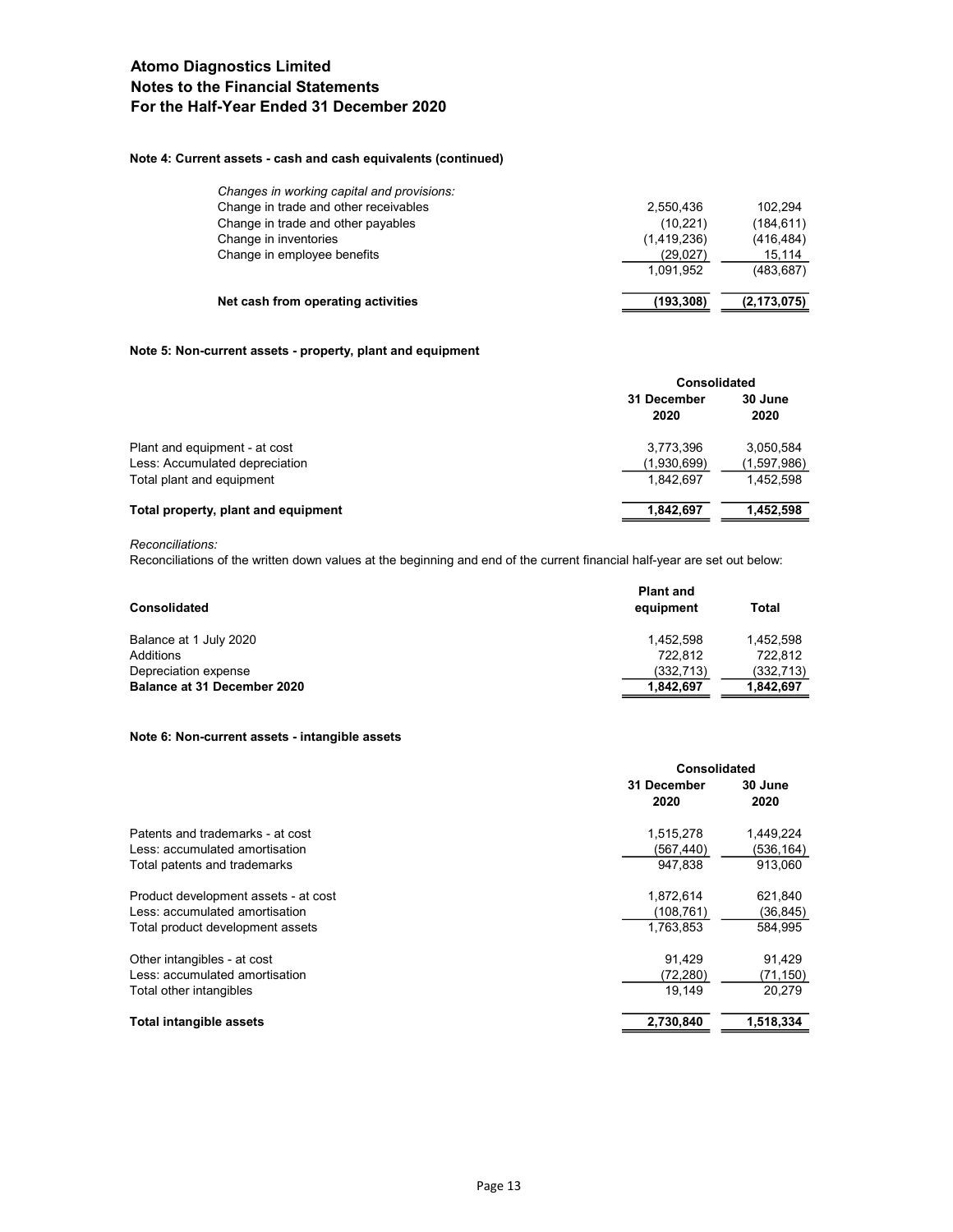#### Note 6: Non-current assets - intangible assets (continued)

#### Reconciliations:

Reconciliations of the written down values at the beginning and end of the current financial half-year are set out below:

|                                                                    | <b>Product</b>            |                      |                      |            |  |
|--------------------------------------------------------------------|---------------------------|----------------------|----------------------|------------|--|
| Consolidated                                                       | Patents and<br>trademarks | development<br>costs | Other<br>intangibles | Total      |  |
| Balance at 1 July 2020                                             | 913.060                   | 584.995              | 20.279               | 1,518,334  |  |
| Additions                                                          | 66.054                    | 1,807,789            |                      | 1,873,843  |  |
| Amortisation expense                                               | (31, 276)                 | (71, 916)            | (1, 130)             | (104, 322) |  |
| Capitalisation of R&D rebate                                       |                           | (668, 430)           |                      | (668, 430) |  |
| Reversal of over-accrued capitalised R&D rebate<br>from prior year |                           | 75.416               |                      | 75.416     |  |
| Capitalised R&D rebate recognised as income                        |                           | 35,999               |                      | 35,999     |  |
| <b>Balance at 31 December 2020</b>                                 | 947,838                   | 1,763,853            | 19,149               | 2,730,840  |  |

#### Note 7: Equity - issued capital

|                              |                         | <b>Consolidated</b> |                     |                 |  |
|------------------------------|-------------------------|---------------------|---------------------|-----------------|--|
|                              | <b>Number of Shares</b> |                     | Value(\$)           |                 |  |
|                              | 31 December<br>2020     | 30 June<br>2020     | 31 December<br>2020 | 30 June<br>2020 |  |
| Ordinary shares - fully paid | 565,397,807             | 561,077,807         | 67,340,429          | 66,514,571      |  |

Movements in ordinary share capital:

| <b>Details</b>                                                  | Number of<br>Value (\$)<br><b>Shares</b> |
|-----------------------------------------------------------------|------------------------------------------|
| Opening balance at 1 July 2020                                  | 561.077.807<br>66.514.571                |
| Issue of share upon the exercise of options<br>Associated costs | 4.000.000<br>728.190<br>(10, 332)        |
| Issue of shares under employee share plan                       | 320.000<br>108.000                       |
| Closing balance at 31 December 2020                             | 67,340,429<br>565,397,807                |

#### Note 8: Contingent assets

There were no contingent assets as at 31 December 2020.

#### Note 9: Contingent liabilities

There were no contingent liabilities as at 31 December 2020.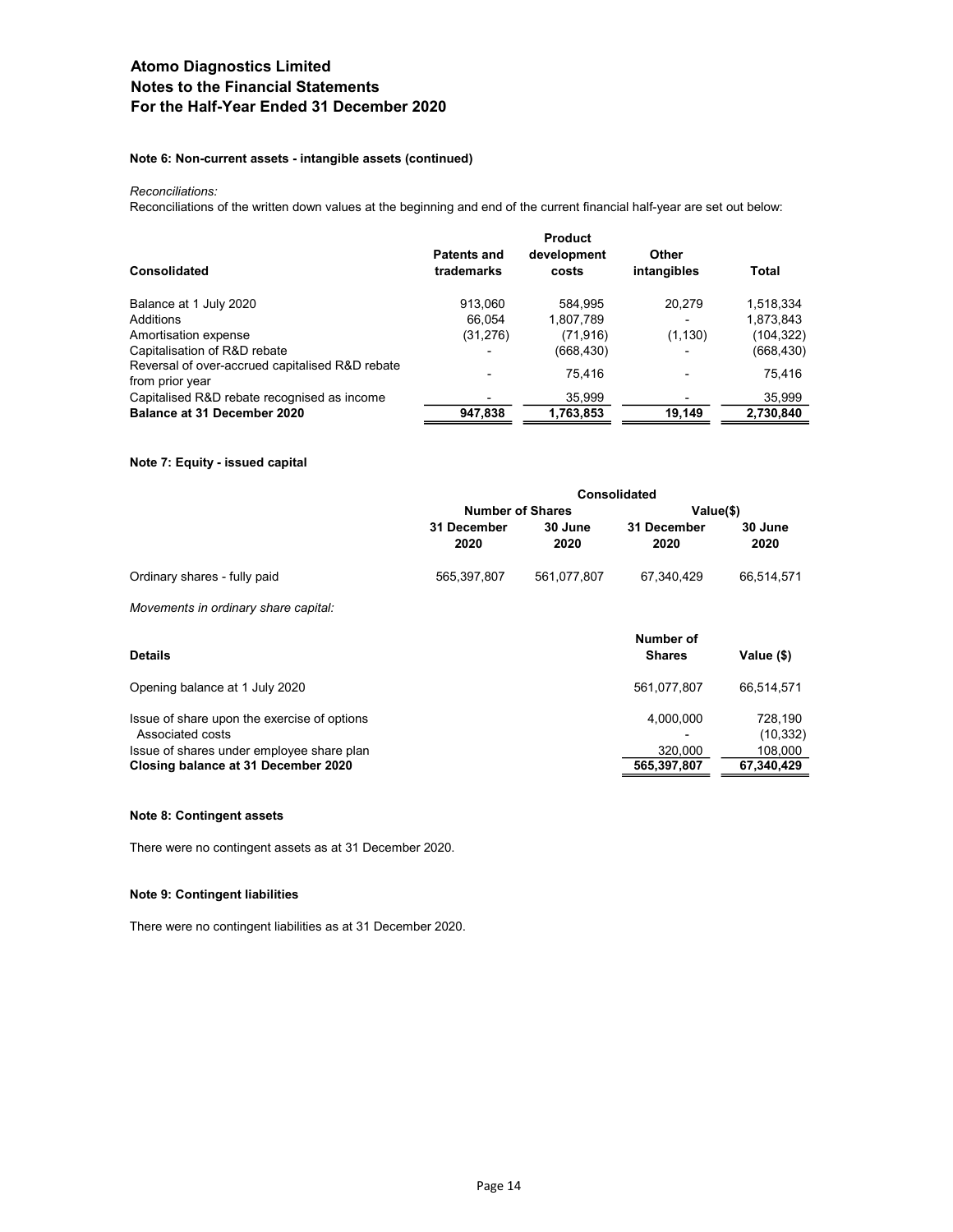#### Note 10: Commitments

|                                                                            | Consolidated        |                 |
|----------------------------------------------------------------------------|---------------------|-----------------|
|                                                                            | 31 December<br>2020 | 30 June<br>2020 |
| Capital commitments                                                        |                     |                 |
| Committed at the reporting date but not recognised as liabilities payable: |                     |                 |
| Plant and equipment and intangibles                                        | 2,240,584           | 2.668.969       |
| Other commitments                                                          |                     |                 |
| Inventory                                                                  | 1,421,434           | 2.463.221       |
| <b>Total commitments</b>                                                   | 3,662,018           | 5,132,190       |

#### Note 11: Related party transactions

#### (a) Key management personnel compensation:

The aggregate compensation made to directors and other members of key management personnel of the Group is set out below:

| <b>Consolidated</b> |                     |
|---------------------|---------------------|
| 31 December<br>2020 | 31 December<br>2019 |
| 749.451             | 287.547             |
| 77.772              | 15.675              |
| 5.687               | 2.016               |
| 274,037             | 80,625              |
| 1,106,947           | 385,863             |
|                     |                     |

#### (b) Transactions with other related parties

Transactions between related parties are on normal commercial terms and conditions and no more favourable than those available to other parties, unless stated otherwise. The following transactions occurred with related parties:

|      | <b>Consolidated</b>     |  |
|------|-------------------------|--|
|      | 31 December 31 December |  |
| 2020 | 2019                    |  |

ID&E Pty Ltd, a company controlled by Mr George Sidis, previously a Non-Executive Director of the Company, provided the following services during the half years whilst Mr George Sidis was a Non-Executive Director:

| Purchase of inventory                                                   | $n/a$ - see note | 442.604 |
|-------------------------------------------------------------------------|------------------|---------|
| Reseach and development                                                 | $n/a$ - see note | 328.307 |
| Plant and equipment                                                     | $n/a$ - see note | 16.560  |
| Other services                                                          | $n/a$ - see note | 80.029  |
| Total                                                                   | n/a - see note   | 867,500 |
| At the end of the half- year, the following amounts were shown owing to |                  |         |
| related parties in trade and other payables                             | $n/a$ - see note | 9.855   |

Note: As Mr George Sidis resigned as a Non-Executive Director of Atomo on 3 February 2020, no transactions between ID&E Pty Ltd and the Company are included in the tables above with respect to the half-year to 31 December 2020 as he is no longer considerd a related party.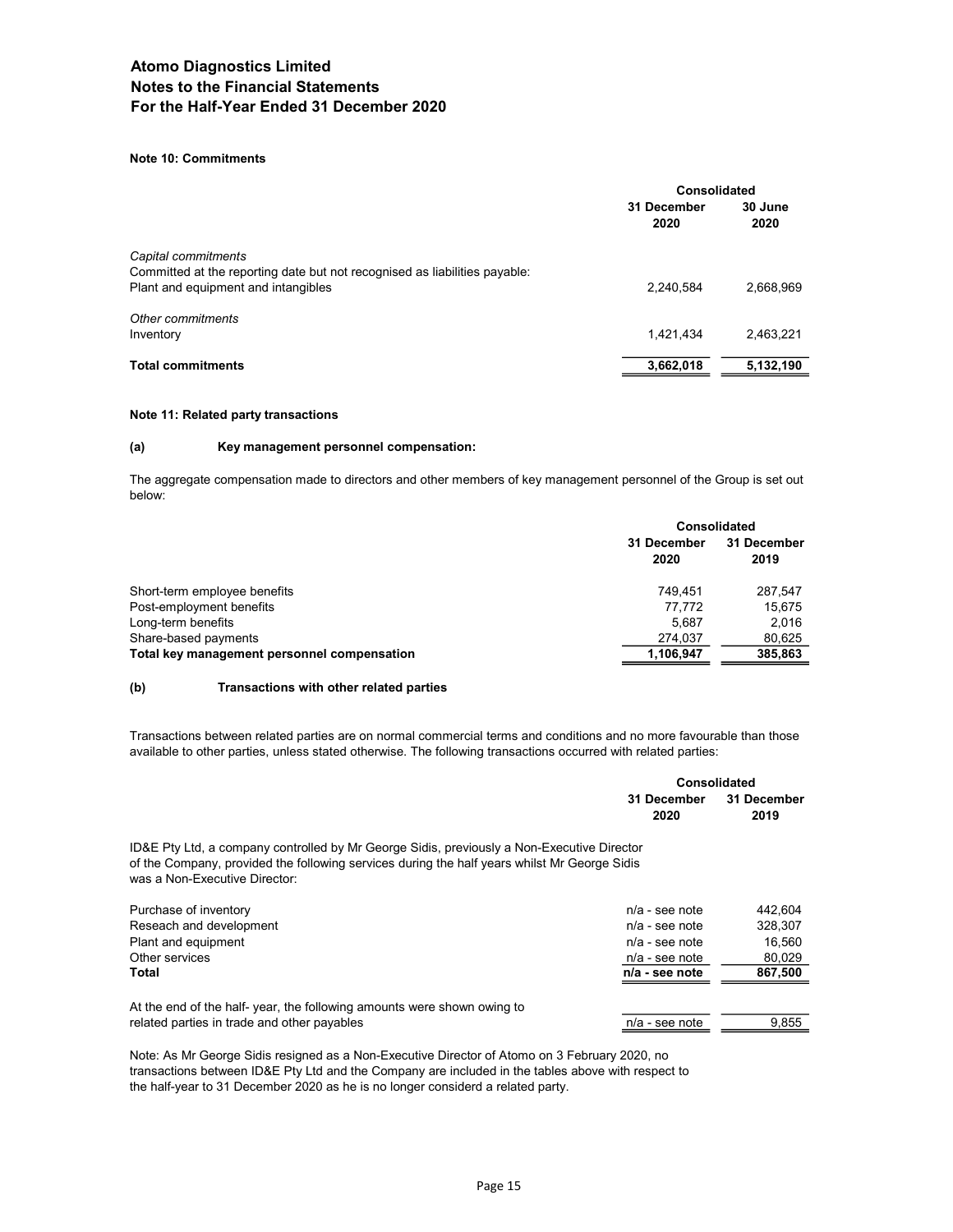#### Note 11: Related party transactions (continued)

#### (c) Key management personnel transactions

Directors and other key management personnel hold 29.7% of the issued capital of the company as at 31 December 2020 (30 June 2020: 28.2%).

#### Note 12: Events after the reporting period

No matter or circumstance has arisen since 31 December 2020 that has significantly affected, or may significantly affect the consolidated entity's operations, the results of those operations, or the consolidated entity's state of affairs in future financial periods.

#### Note 13: Earnings per share

|                                                                                                                                          | Consolidated        |                     |
|------------------------------------------------------------------------------------------------------------------------------------------|---------------------|---------------------|
|                                                                                                                                          | 31 December<br>2020 | 31 December<br>2019 |
| Loss after income tax attributable to the owners of Atomo Diagnostics Limited                                                            | (2,549,912)         | (2, 259, 765)       |
| Loss after income tax attributable to the owners of Atomo Diagnostics Limited<br>used in calculating diluted earnings per share          | (2,549,912)         | (2,259,765)         |
|                                                                                                                                          | <b>Cents</b>        | <b>Cents</b>        |
| Basic earnings per share<br>Diluted earnings per share                                                                                   | (0.45)<br>(0.45)    | (0.78)<br>(0.78)    |
|                                                                                                                                          | <b>Number</b>       | <b>Number</b>       |
| Weighted average number of ordinary shares:                                                                                              |                     |                     |
| Weighted average number of ordinary shares used in calculating basic earnings<br>per share                                               | 562,617,916         | 290,898,760         |
| Adjustments for calculation of diluted earnings per share:<br>No adjustments given that in a loss situation, this would be anti-dilutive |                     |                     |
| Weighted average number of ordinary shares used in calculating diluted earnings<br>per share                                             | 562,617,916         | 290,898,760         |

The weighted average number of ordinary shares used in the calculation for earnings per share for the half-year ended 31 December 2019 has been amended to reflect the 1:8 share split which took place on 21 February 2020.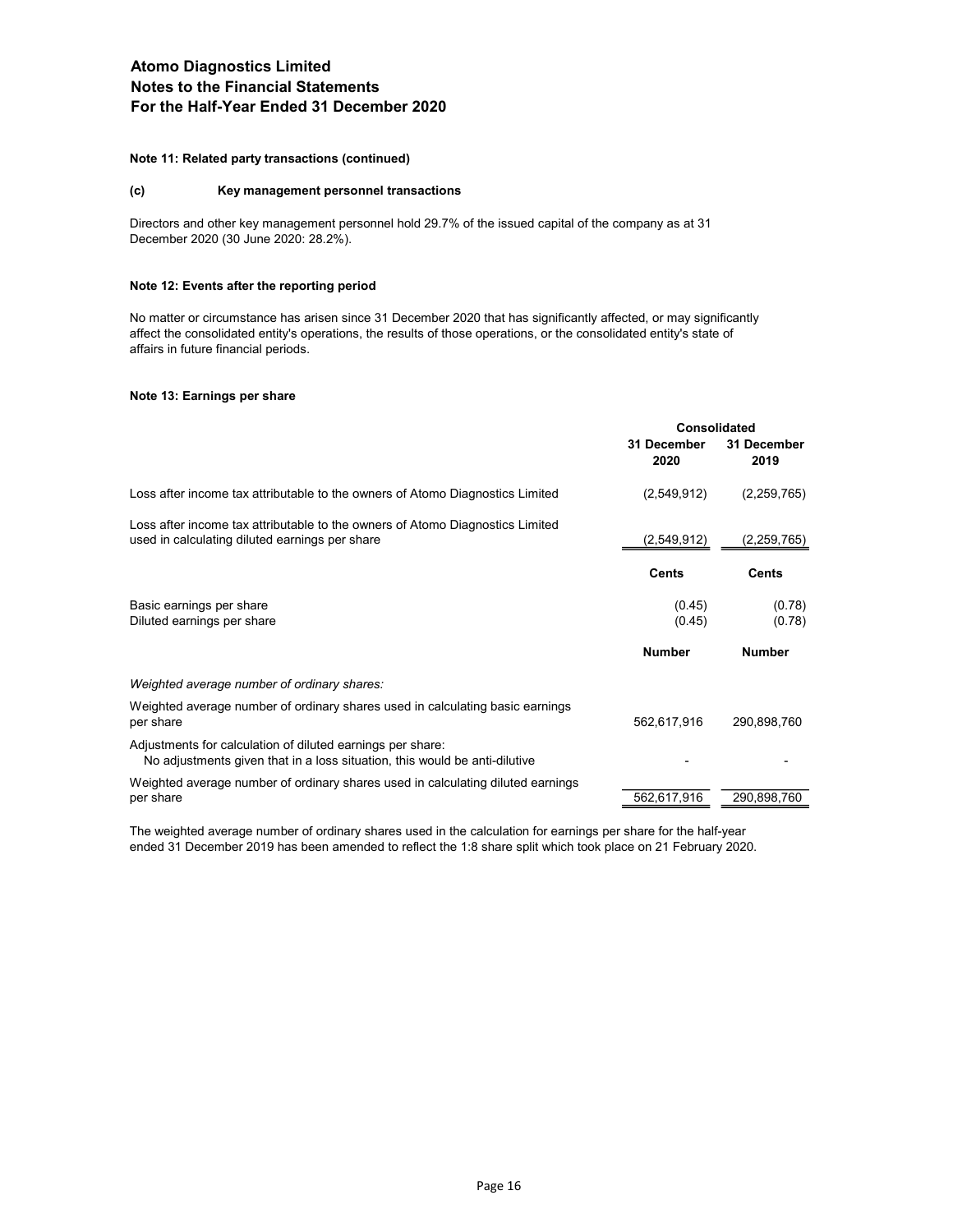## Atomo Diagnostics Limited Directors' Declaration 31 December 2020

In the Directors' opinion:

- the attached financial statements and notes comply with the Corporations Act 2001, Australian Accounting Standard AASB 134 'Interim Financial Reporting', the Corporations Regulations 2001 and other mandatory professional reporting requirements;
- the attached financial statements and notes give a true and fair view of the consolidated entity's financial position as at 31 December 2020 and of its performance for the financial half-year ended on that date; and
- there are reasonable grounds to believe that the company will be able to pay its debts as and when they become due and payable.

Signed in accordance with a resolution of directors made pursuant to section 303(5)(a) of the Corporations Act 2001.

On behalf of the Directors:

WINKETTY.

John Keith **Chair** 

23 February 2021 Sydney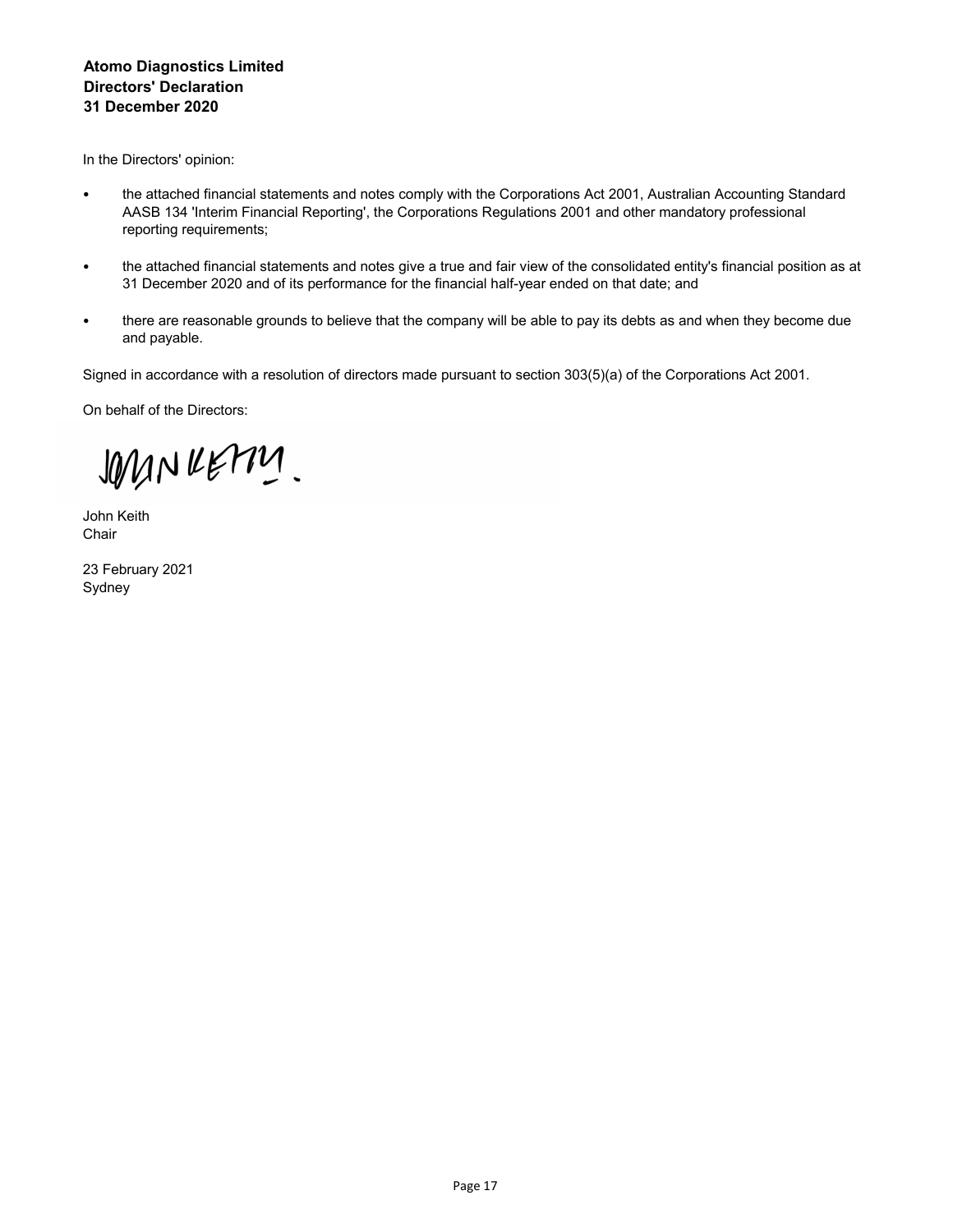

Level 11, 1 Margaret St Sydney NSW 2000 Australia

## **INDEPENDENT AUDITOR'S REVIEW REPORT**

To the members of Atomo Diagnostics Limited

## **Report on the Half-Year Financial Report**

## **Conclusion**

We have reviewed the half-year financial report of Atomo Diagnostics Limited (the Company) and its subsidiaries (the Group), which comprises the consolidated statement of financial position as at 31 December 2020, the consolidated statement of profit or loss and other comprehensive income, the consolidated statement of changes in equity and the consolidated statement of cash flows for the halfyear ended on that date, a summary of statement of accounting policies and other explanatory information, and the directors' declaration.

Based on our review, which is not an audit, we have not become aware of any matter that makes us believe that the accompanying half-year financial report of the Group does not comply with the *Corporations Act 2001* including:

- (i) Giving a true and fair view of the Group's financial position as at 31 December 2020 and of its financial performance for the half-year ended on that date; and
- (ii) Complying with Accounting Standard AASB 134 *Interim Financial Reporting* and the *Corporations Regulations 2001.*

## **Basis for conclusion**

We conducted our review in accordance with ASRE 2410 *Review of a Financial Report Performed by the Independent Auditor of the Entity*. Our responsibilities are further described in the *Auditor's Responsibilities for the Review of the Financial Report* section of our report. We are independent of the Company in accordance with the auditor independence requirements of the *Corporations Act 2001* and the ethical requirements of the Accounting Professional and Ethical Standards Board's APES 110 *Code of Ethics for Professional Accountants (including Independence Standards)* (the Code) that are relevant to the audit of the annual financial report in Australia. We have also fulfilled our other ethical responsibilities in accordance with the Code.

We confirm that the independence declaration required by the *Corporations Act 2001* which has been given to the directors of the Company, would be the same terms if given to the directors as at the time of this auditor's review report.

## **Responsibility of the directors for the financial report**

The directors of the Company are responsible for the preparation of the half-year financial report that gives a true and fair view in accordance with Australian Accounting Standards and the *Corporations Act 2001* and for such internal control as the directors determine is necessary to enable the preparation of the half-year financial report that gives a true and fair view and is free from material misstatement, whether due to fraud or error.